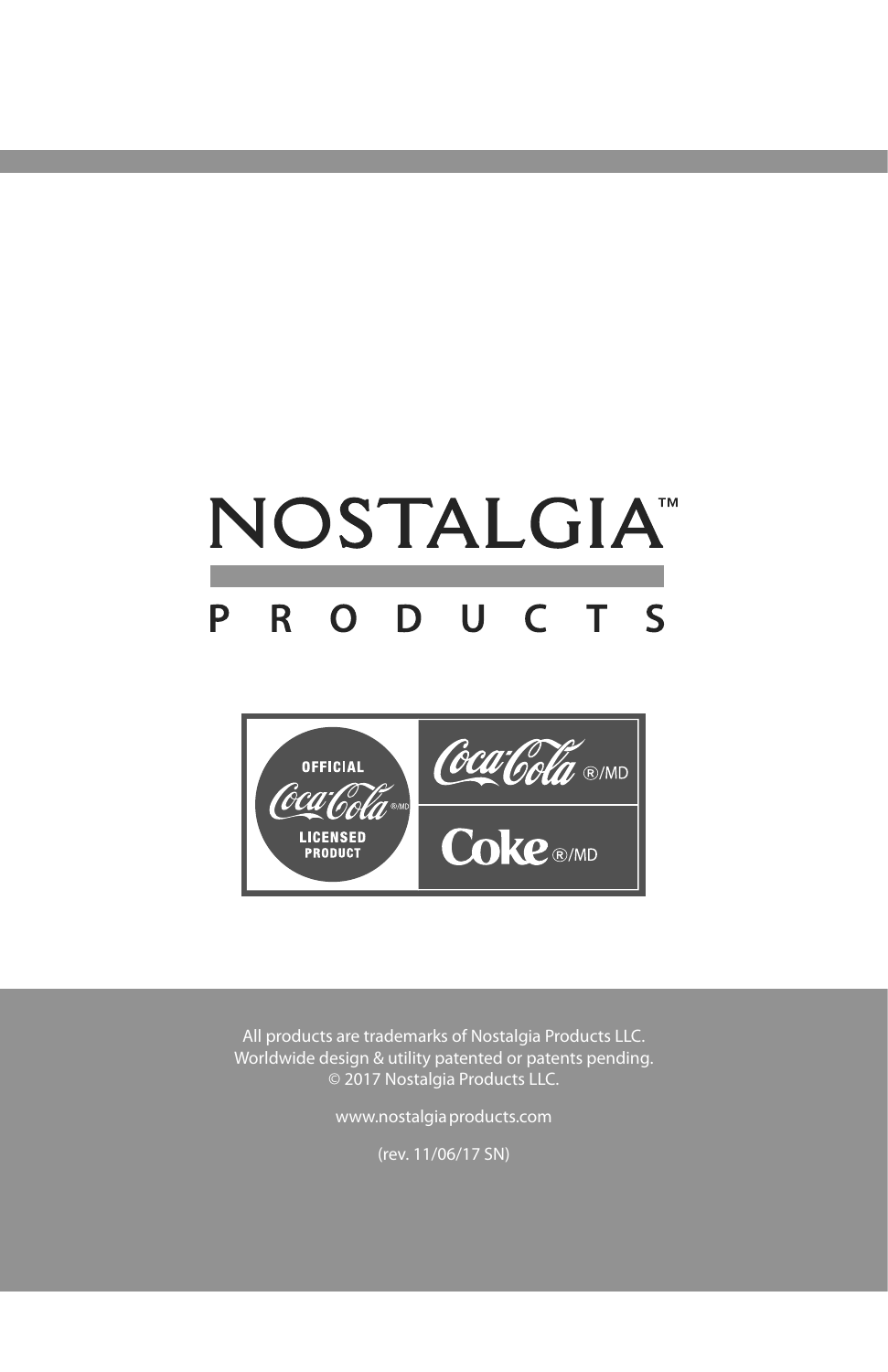# NOSTALGIA<sup>®</sup>



### **Coca-Cola**® **Frozen Beverage Station Estación de Refrescos Congelados Machine à boisson surgelée**

Instructions and Recipes Instrucciones y Recetas Instructions et Recettes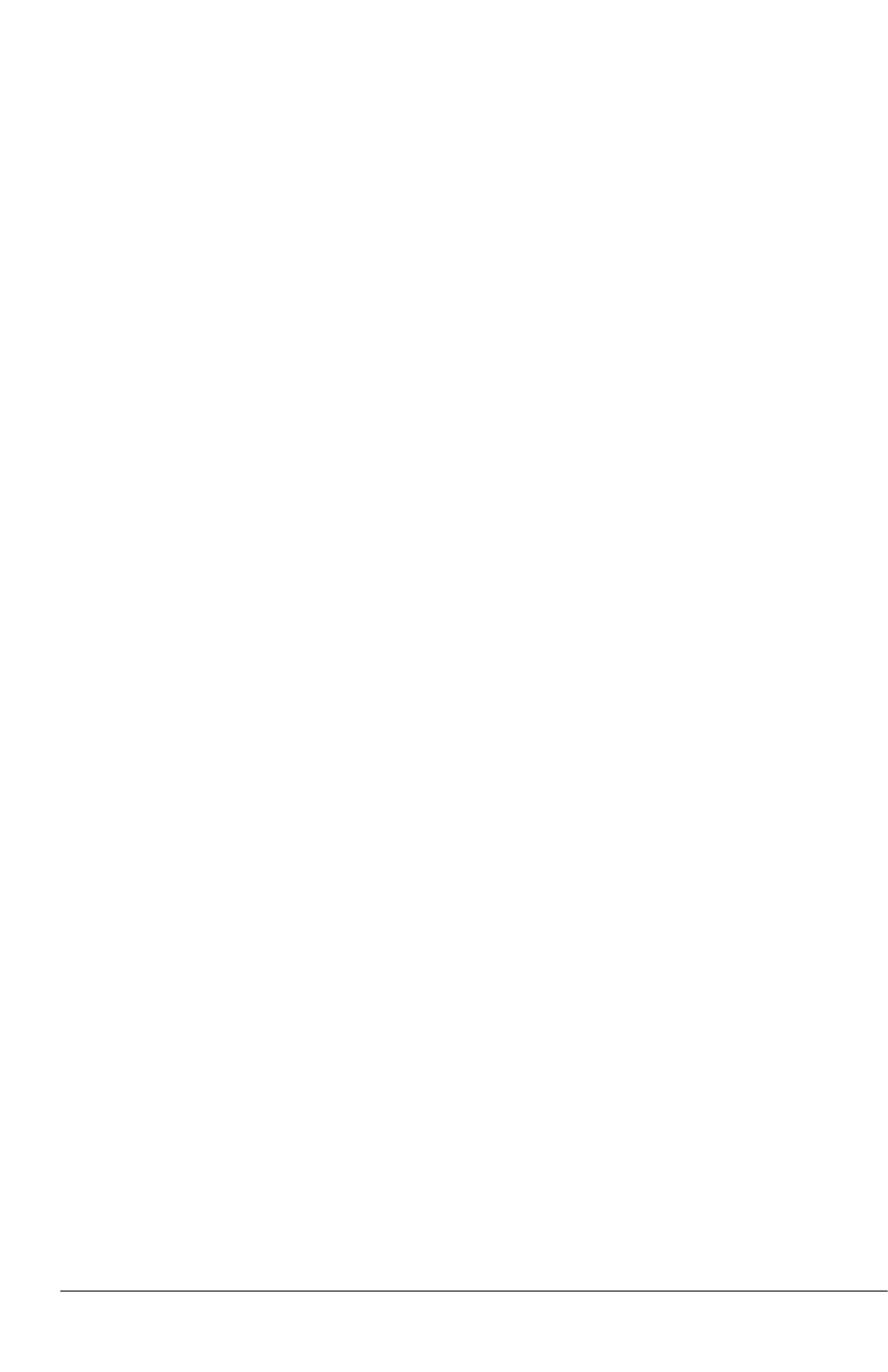### Make everyday a party! Visit **www.nostalgiaproducts.com** for more fun products.

## **CONTENTS**

## **SAFETY**

Your safety and the safety of others is very important.

We have provided many important safety messages in this manual and on your appliance. Always read and obey all safety messages.



This is the safety alert symbol.

This symbol alerts you to potential hazards that can cause serious injury to you and others.

All safety messages will follow the safety alert symbol.

All safety messages will tell you what the potential hazard is, tell you how to reduce the chance of injury, and tell you what can happen if the instructions are not followed.

#### **Appliance Specifications:**

120 Volts, 60 Hz 15 Watts



THIS PRODUCT IS FOR USE IN 120V AC OUTLET ONLY.

Refer to **www.nostalgiaproducts.com/user-manuals/** for the most updated manual.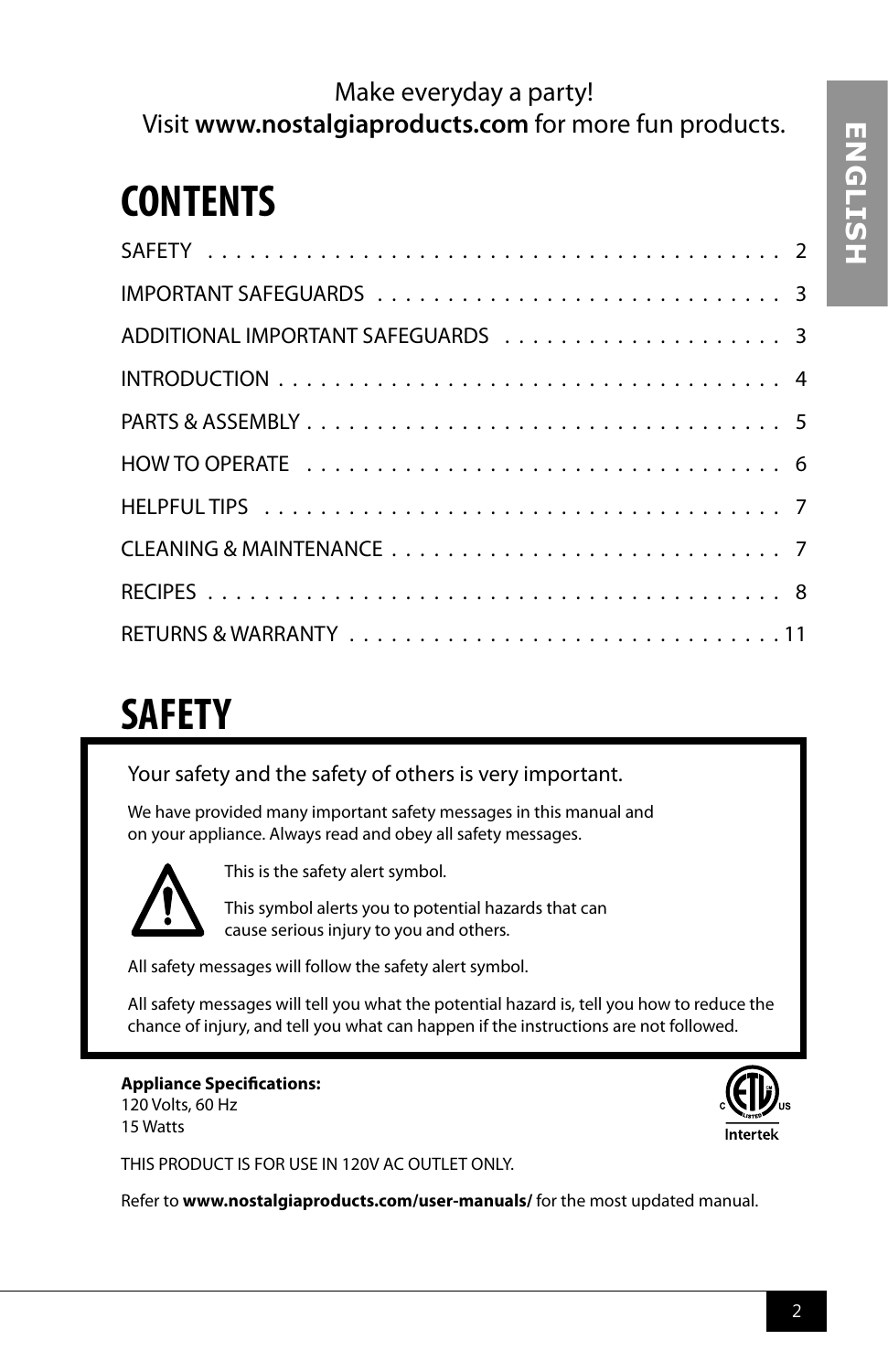## **IMPORTANT SAFEGUARDS**

**A person who has not read and understood all operating and safety instructions is not qualified to operate this appliance. All users of this appliance must read and understand this Instruction Manual before operating or cleaning this appliance.**

**When using electrical appliances, basic safety precautions should always be followed, including:**

#### **1. Read all instructions before operating this appliance.**

- 2. DO NOT TOUCH the hot surfaces. Use handles or knobs.
- 3. This appliance is NOT A TOY.
- 4. Unsupervised young children and cognitively challenged individuals should never operate this appliance.
- 5. Close supervision is necessary when any appliance is used by or near children.
- 6. To protect against electrical shock do not immerse cord, plug or any part of this appliance in water or other liquids.
- 7. Unplug from outlet when not in use, before removing parts and before cleaning. Allow to cool before putting on or taking off any parts, and before cleaning.
- 8. DO NOT operate any appliance with a damaged cord or plug, or after the appliance malfunctions, or if the appliance has been damaged in any manner. Return the appliance to the nearest repair shop for examination, repair or adjustment.
- 9. The manufacturer does not recommend the use of accessory attachments other than what is provided by the manufacturer. Use of attachments may cause injuries.
- 10. DO NOT use the appliance for other than its intended use.
- 11. DO NOT use outdoors. FOR HOUSEHOLD USE ONLY.
- 12. DO NOT place on or near a hot gas or electric burner, or in a heated oven.
- 13. DO NOT let cord hang over edge of table or counter, or touch hot surfaces.
- 14. NEVER leave unit unattended while in use or when plugged into an outlet.
- 15. Extreme caution must be used when moving an appliance containing hot food.
- 16. Always attach plug to appliance first, then plug cord in the wall outlet. To disconnect, turn any control to "off," then remove plug from wall outlet.

## **ADDITIONAL IMPORTANT SAFEGUARDS**

#### **Operating Safety Precautions**

- 1. This unit has a sharp stainless steel blade that can cut and cause injury. Use EXTREME CAUTION when handling the appliance. Keep fingers clear from blade and avoid contact at all times when using and cleaning.
- 2. NEVER put fingers or utensils into feed or discharge areas.
- 3. Keep hands and utensils out of container while blending to reduce the risk of severe personal injury or damage to the unit.
- 4. DO NOT use if shaving blade is loose, cracked, bent or damaged.
- 5. Check inside of the Ice Shaving Chamber for foreign objects prior to use.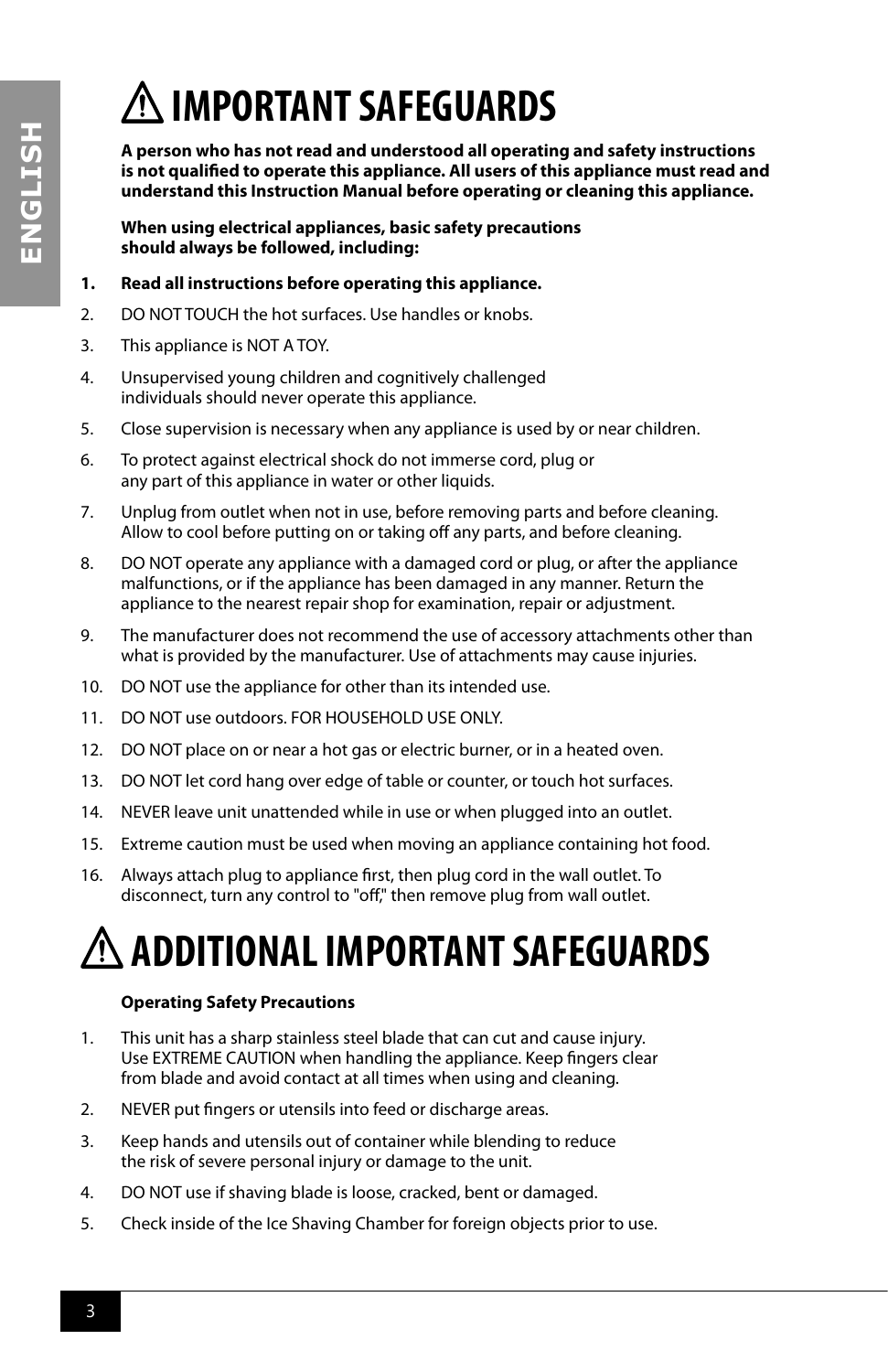#### **Instructions for the Electrical Cord and Plug**

- 1. This appliance has a polarized plug (one blade is wider than the other). To reduce the risk of electrical shock, this plug is intended to fit into a polarized outlet only one way. **If the plug does not fit fully into the outlet, reverse the plug. If it still does not fit, contact a qualified electrician. Do not attempt to modify the plug in any way.**
- 2. A short power supply cord is provided to reduce the risk resulting from becoming entangled or tripping over a long cord.
- 3. If a long detachable power-supply cord or extension cord is used:
	- Extension cords can be used if care is exercised in their use.
	- The marked electrical rating of the cord or extension cord should be at least as great as the electrical rating of the appliance.
	- When using a longer cord or extension cord, make sure that the cord does not drape over a countertop or tabletop where it can be pulled on or tripped over unintentionally.
- 4. The manufacturer does not recommend using this machine in countries that do not support 120V AC even if a voltage adapter, transformer, or converter is in use.

## **SAVE THESE INSTRUCTIONS! INTRODUCTION**

Thank you for purchasing the FROZEN BEVERAGE STATION from Nostalgia™! This all-in-one frozen drink machine will make perfect slush drinks, margaritas, daiquiris, smoothies and more every time! The two ice shaving options allow you to choose a fine or coarse shaved ice texture. Making one or multiple servings is easy, with the serving sizes indicated right on the pitcher. Use the included recipes to make delicious drinks, or create your own. With the FROZEN BEVERAGE STATION, creating refreshing icy drinks is fun and easy!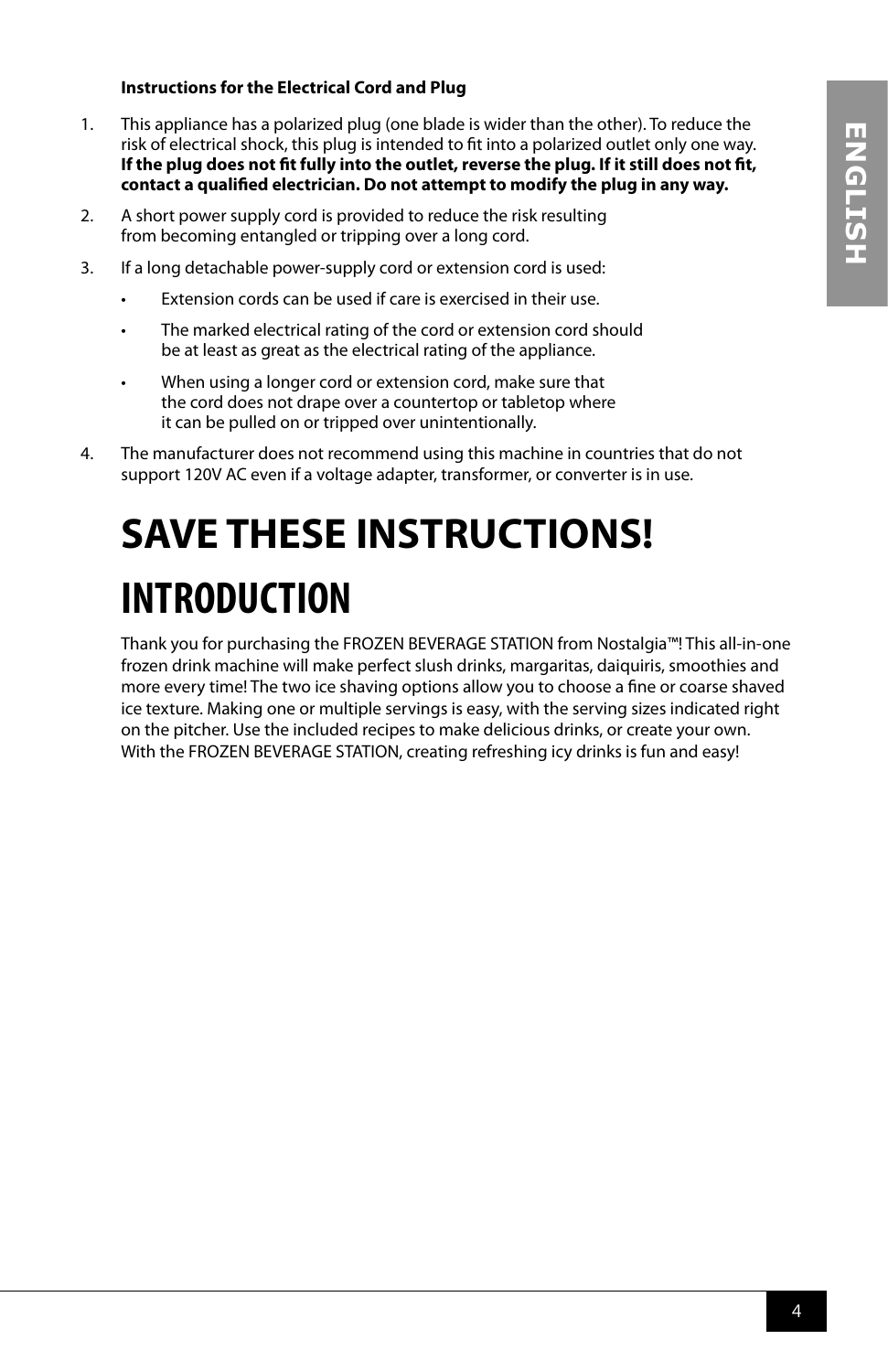## **PARTS & ASSEMBLY**

Your FROZEN BEVERAGE STATION requires very little assembly:



• The FROZEN BEVERAGE STATION has a sharp stainless steel blade that can cut and cause injury. Use **EXTREME CAUTION** when handling the appliance. Keep fingers clear from blade and avoid contact at all times when using and cleaning.

- Before first use, thoroughly wash the Ice Shaving Chamber, Lid, Pitcher and Mixing Paddle in warm, soapy water with a non-abrasive sponge or cloth. Dry thoroughly. DO NOT put Motor Housing or Base in water.
- Wipe clean the exterior Motor Housing, Base and inside of the unit with a nonabrasive moist sponge or a damp cloth followed by a non-abrasive dry towel.
- After cleaning the inside, put the Ice Shaving Chamber into the Motor Housing so it is seated on the shaft. Twist the shaft in the direction of the arrow to lock into position.
- Insert the Mixing Paddle into the slot in the center of the Pitcher.

Now you are ready to enjoy cool, refreshing frozen beverages from your FROZEN BEVERAGE STATION!

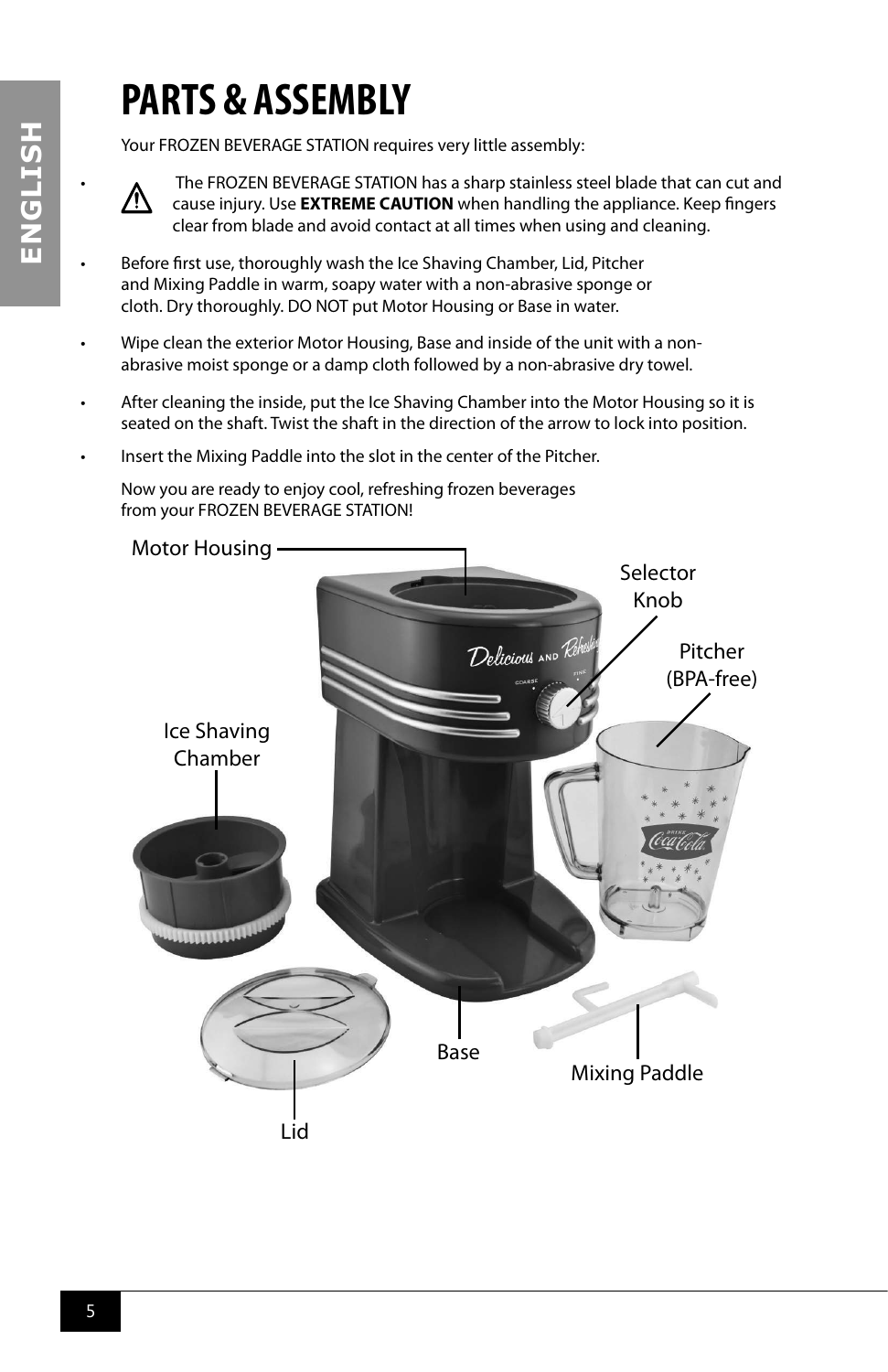## **HOW TO OPERATE**

- 1. Place the unit on a stable, water-resistant surface near an electrical outlet before starting. Make sure the cord is away from any water source. It is acceptable to use an extension cord if needed. DO NOT plug in the unit at this time.
- 2. Place the Ice Shaving Chamber into the Motor Housing so it is seated on the shaft. Twist the shaft in the direction of the arrow to lock into position. Make sure that the Ice Shaving Chamber is free from any foreign objects.
- 3. Insert the Mixing Paddle into the slot in the center of the Pitcher.
- 4. Fill the Pitcher with your favorite beverage, liquor, juice or drink mix. **NOTE:** Use the Liquid lines indicated on the side of the pitcher as a guide for how much liquid to add. You may choose to make a Small or Large serving.
- 5. Slide Pitcher into place on Base and turn clockwise until it stops. This will allow the Mixing Paddle to mix ice and ingredients once the operation begins.
- 6. Turn the Selector Knob to the desired setting. "SLUSH" produces a finely shaved ice; "SNOW" produces a coarser textured ice.
- 7. Place ice in Ice Shaving Chamber. Add enough ice cubes to reach, but not pass, the top of Ice Shaving Chamber.



BE CAREFUL when placing ice cubes in Ice Shaving Chamber. The blade is very sharp.

- 8. Plug cord into outlet.
- 9. When you are ready to start making your frozen beverage, place the Lid on the unit and turn counter-clockwise to engage the interlock switch (power ON/OFF).
- 10. The unit will immediately start and begin shaving the ice. **NOTE:** It may be necessary to remove the lid during shaving to redistribute ice.
- 11. Turn Lid clockwise to stop the FROZEN BEVERAGE STATION from shaving ice. Stop unit when shaved ice reaches desired "Shaved Ice" level indicated on the Pitcher. DO NOT shave ice above Max line.
- 12. To remove Pitcher, turn counter-clockwise, slide out and serve your frozen beverage.

By following these simple instructions, you can use your FROZEN BEVERAGE STATION to make delightful treats for friends and family!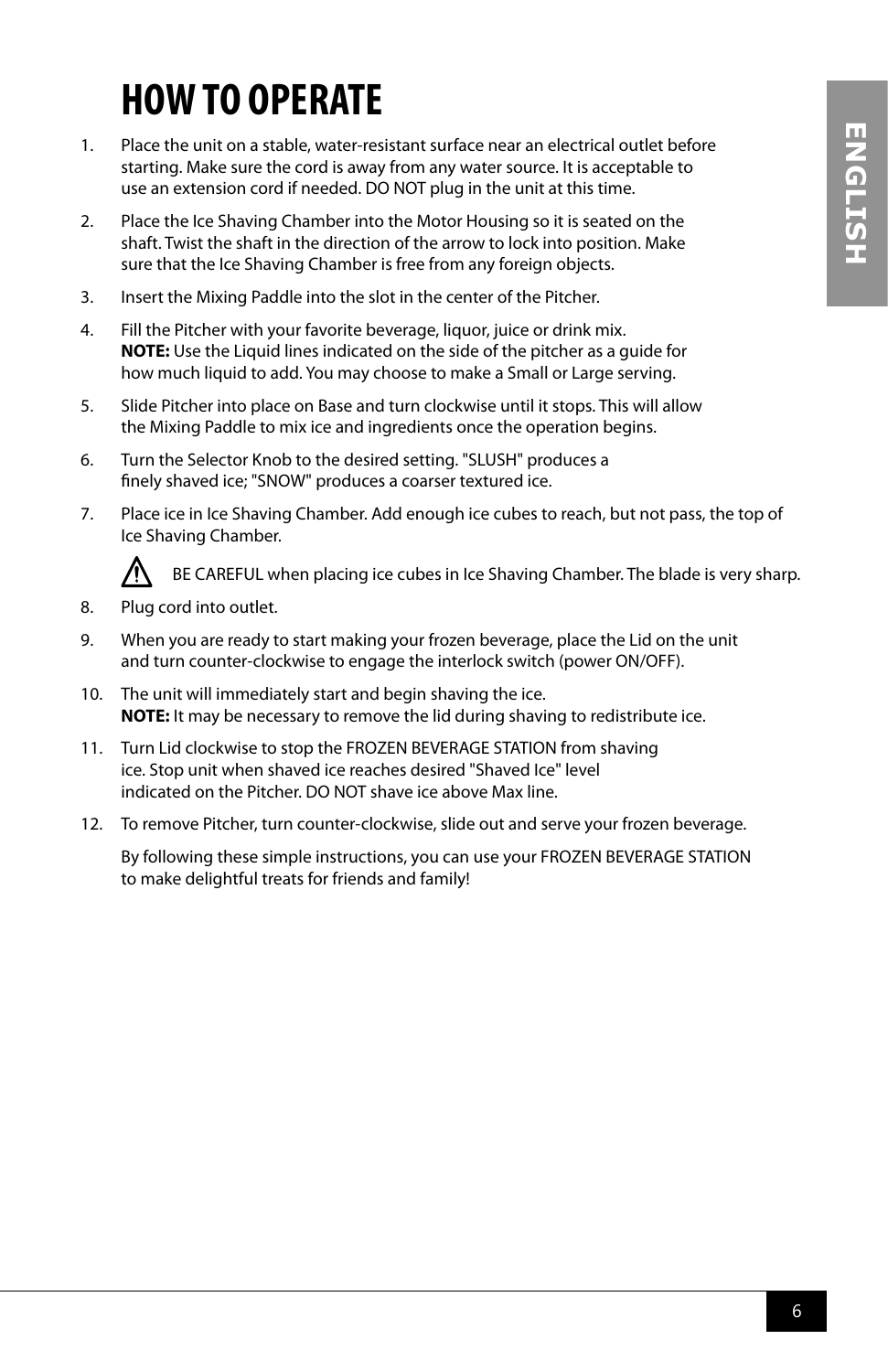## **HELPFUL TIPS**

#### **CORD LOCATION**

The cord is located at the base of the unit. Turn base over and slide door open to remove cord.

#### **ICE CUBES**

Ice cubes should sit a short while before putting them in the shaving unit. If ice has a frosty appearance, it is too hard to shave. Let ice sit until it is translucent and wet to the touch. Then it is ready to put in the Ice Shaving Chamber.

#### **SHAVING ICE**

If ice is not shaving, try one of the following:

- Turn unit off by removing the Lid. Redistribute ice in Ice Shaving Chamber. BE CAREFUL to avoid contact with shaving blade.
- Make sure Lid is completely locked in the interlock switch. To start unit, place the Lid on the unit and turn counter-clockwise to lock in place.

#### **MIXING PADDLE**

If the Mixing Paddle is not turning, make sure the Pitcher has been turned clockwise on Base until it stops. The Mixing Paddle must be properly affixed to bottom of Pitcher and top of unit in order to mix ice and ingredients.

#### **LEAKING**

It may appear that your FROZEN BEVERAGE STATION is leaking when unshaven ice melts and drips onto the base. This is normal. Wipe base dry with a soft cloth. Be sure to use FROZEN BEVERAGE STATION on a water-resistant surface.

## **CLEANING & MAINTENANCE**

- 1. After using your FROZEN BEVERAGE STATION, disconnect from electrical outlet. Remove plug by gripping the plug body and pulling out of the outlet. Never yank or twist cord to unplug the unit.
- 2. Thoroughly wash the Lid, Ice Shaving Chamber, Mixing Paddle and Pitcher in warm, soapy water. Rinse and dry thoroughly. DO NOT place unit or any parts in dishwasher.



Use **EXTREME CAUTION** when handling this appliance. Keep fingers clear from blade and avoid contact at all times when using and cleaning.

- 3. Use a damp, non-abrasive cloth to wipe exterior Motor Housing, Base and inside of the unit. Dry with non-abrasive towel. DO NOT put the Motor Housing or Base in water.
- 4. Once washing and drying is complete, reassemble your FROZEN BEVERAGE STATION. Now your FROZEN BEVERAGE STATION is ready to use again.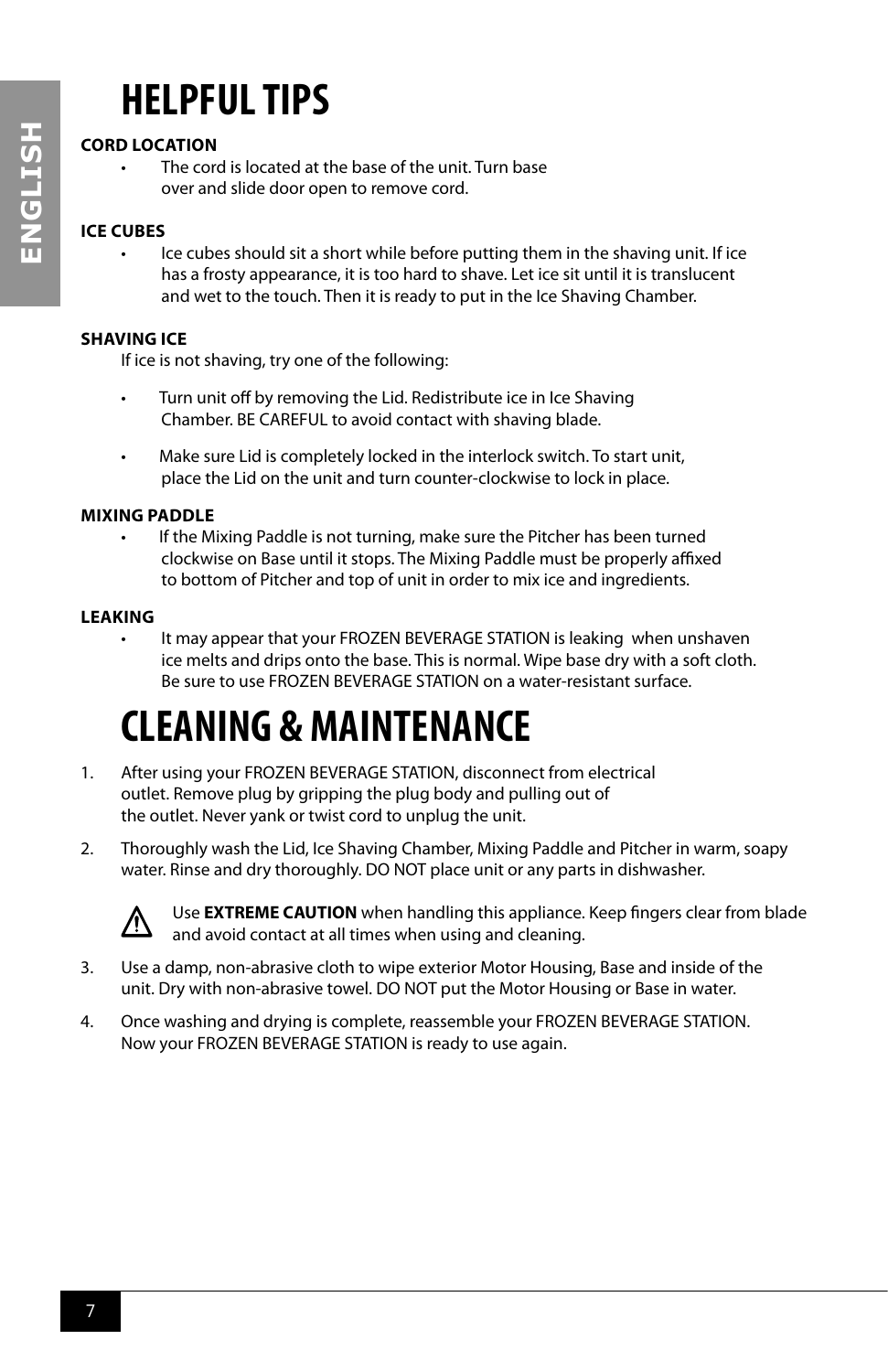## **RECIPES**

Create an endless variety of drinks with your FROZEN BEVERAGE STATION! The ingredients in the following recipes may be adjusted to your particular taste, or you can create your own delicious frosty beverages. The FROZEN BEVERAGE STATION has the capacity for approximately four 8-oz. drinks. Follow these tips to make perfectly blended, refreshing drinks:

- If the recipe you're using serves one, remember to adjust your ingredients accordingly for multiple servings.
- Use the convenient "Liquid" and "Shaved Ice" level lines for Small or Large servings on the Pitcher as a guide for serving size.
- You can also shave frozen fruit or flavored ice cubes with your FROZEN BEVERAGE STATION.

You'll never run out of refreshing drinks to make - use your imagination and have fun!

**1 SHOT** =  $1\frac{1}{2}$  ounces (45 ml)

**1 CUP** = 5.33 Shots (239.85 ml)

#### **BASIC MARGARITA**

- 2 Shots Tequila • 1 Shot Triple Sec • 1½ Cups Margarita Mix • 1 Shot Freshly Squeezed Lime Juice Place all ingredients in Pitcher with Mixing Paddle, except salt, lime wedge and ice. Shave ice on "SLUSH" setting. Refer to HOW TO OPERATE section for complete instructions. Serves one.
- Salt & Lime Wedge for Garnish
- Ice

#### **STRAWBERRY MANGO MARGARITA**

| $\bullet$ | 1 Shot Teguila                 | Place all ingredients in Pitcher with                                                       |
|-----------|--------------------------------|---------------------------------------------------------------------------------------------|
| $\bullet$ | 8-oz. Mango Juice              | Mixing Paddle, except salt and ice.                                                         |
| $\bullet$ | 3 Large Fresh<br>Strawberries, | Shave ice on "SLUSH" setting. Refer to HOW TO<br>OPERATE section for complete instructions. |
|           | chopped                        | Serves one.                                                                                 |
|           |                                |                                                                                             |

- Salt for Rimming Glass (optional)
- Ice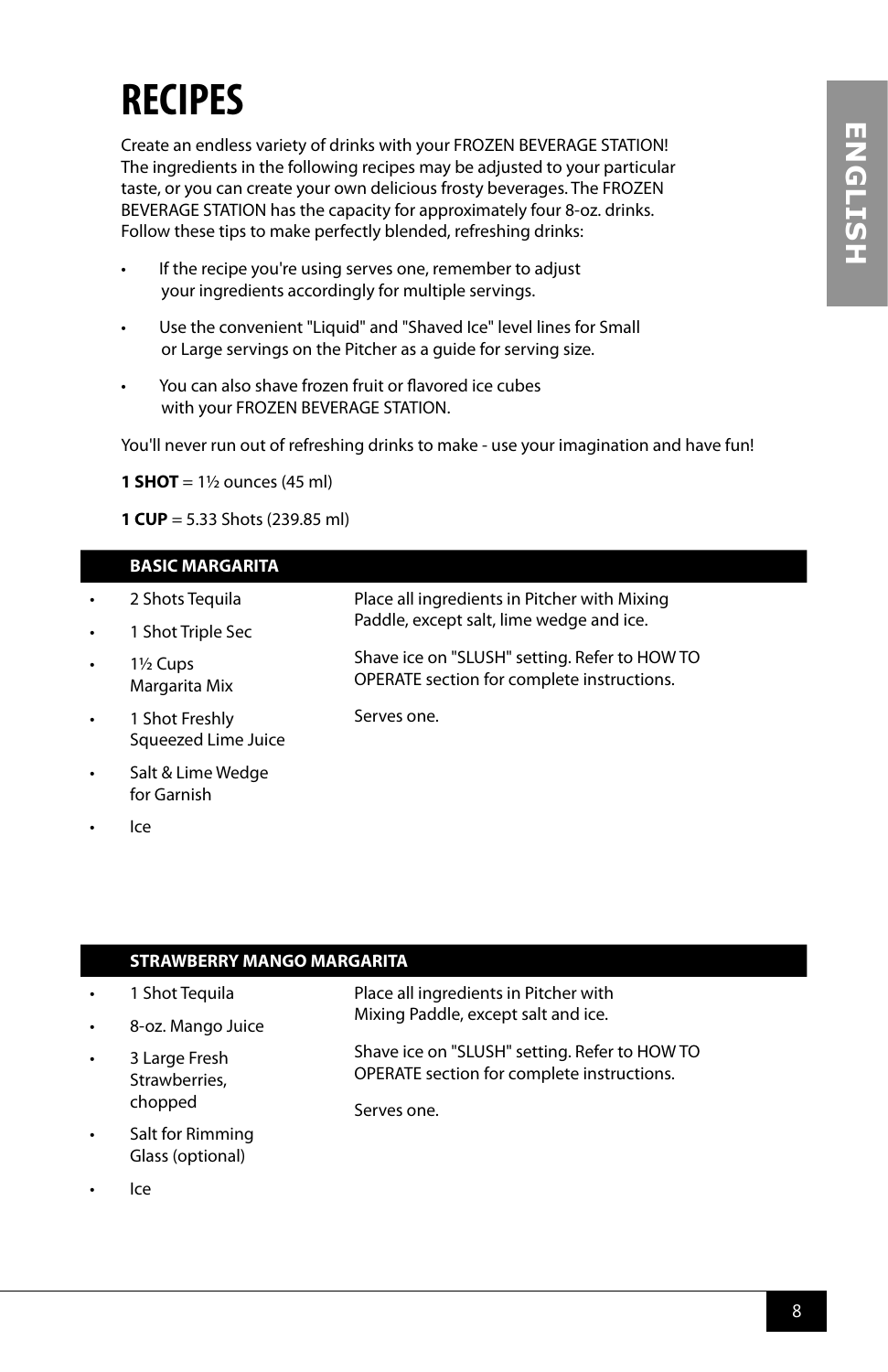#### **SPIKED ORANGE SLUSH**

- 2½-oz. Rum
- 12-oz. Orange Juice
- 2¼-oz. Vodka
- Ice

Place all ingredients in Pitcher with Mixing Paddle, except ice.

- Shave ice on "SLUSH" setting. Refer to HOW TO OPERATE section for complete instructions.
	- Serves two.

#### **STRAWBERRY DAIQUIRI SLUSH**

- 1 (12-oz.) Package Frozen, Unsweetened **Strawberries**  $\cdot$  1<sup>1</sup>/<sub>3</sub> Cup Light Corn Syrup  $\cdot$   $\frac{2}{3}$  Cup White Rum • 3 Tbsp. Fresh Place corn syrup, rum and lime juice in Pitcher with Mixing Paddle. Place frozen strawberries in Ice Shaving Chamber. Shave on "SLUSH" setting. Refer to HOW TO OPERATE section for complete instructions. Garnish with lime slices. Serves four.
- Lime Juice • Lime Slices for Garnish

#### **APRICOT SMOOTHIE**

- 2-oz. White Rum
- 1-oz. Triple Sec
- 26-oz. Apricot Juice
- ½-oz. Cream
- Ice

Serves two.

Serves one.

Place all ingredients, except ice, in Pitcher with Mixing Paddle.

Place all ingredients, except ice, in Pitcher with Mixing Paddle.

Shave ice on "SNOW" setting. Refer to HOW TO OPERATE section for complete instructions.

Shave ice on "SNOW" setting. Refer to HOW TO OPERATE section for complete instructions.

#### **KAHLUA COLADA**

- 1½-oz. Kahlua
- $\frac{1}{2}$ -oz. Rum
- 2¼-oz. Coconut Cream
- 2¼-oz. Pineapple Juice
- ½-oz. Cream
- Ice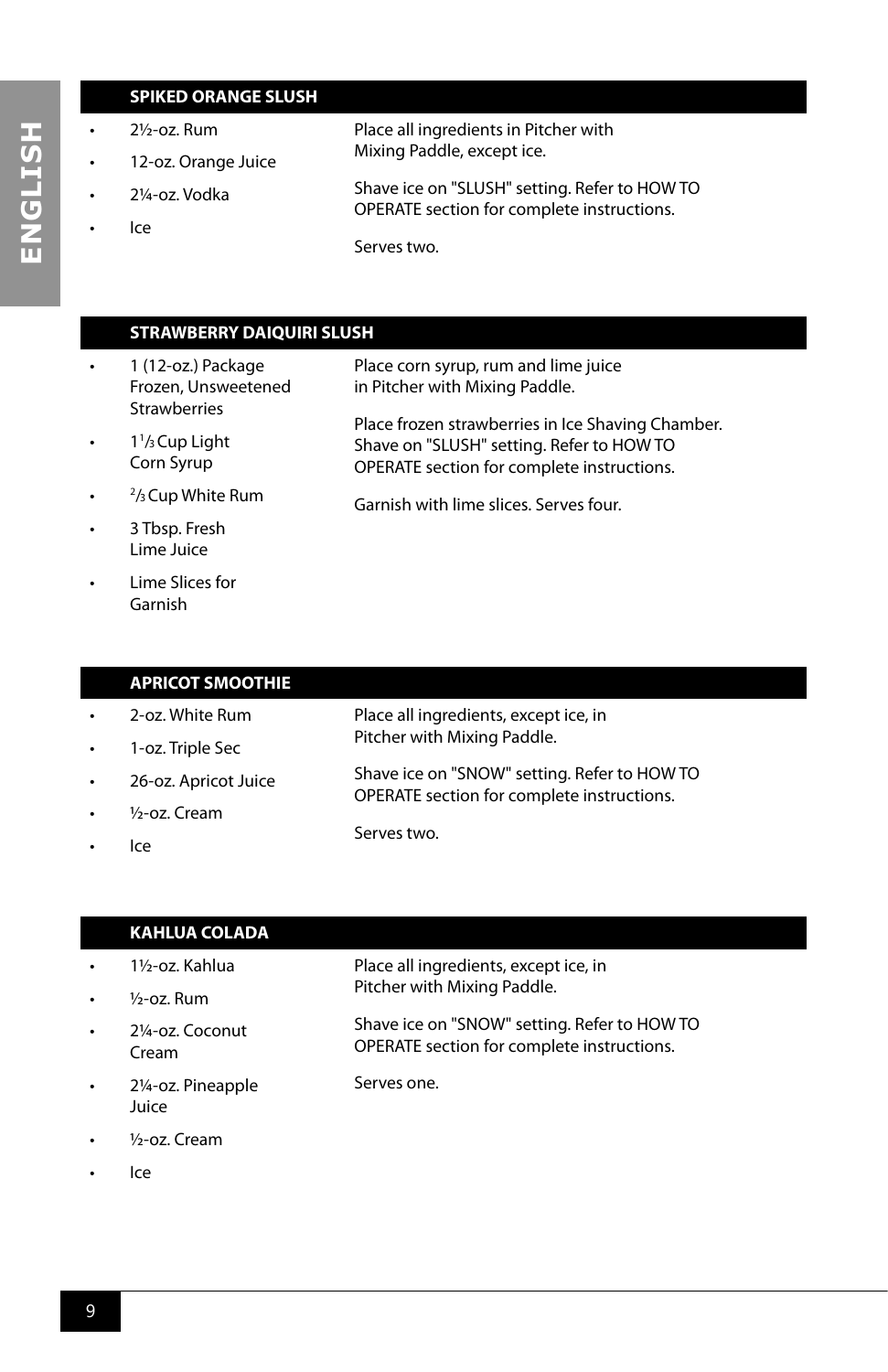## ENGLISH **ENGLISH**

#### **FROZEN VANILLA LATTE**

- 4-oz. Vanilla Syrup
- 8-oz. Strong Coffee, chilled
- Ice

Place all ingredients, except ice, in Pitcher with Mixing Paddle.

Shave ice on "SLUSH" setting. Refer to HOW TO OPERATE section for complete instructions.

Place all ingredients in Pitcher with Mixing Paddle, except fresh mint and ice.

Shave ice on "SLUSH" setting. Refer to HOW TO OPERATE section for complete instructions.

Serves one.

#### **POMEGRANATE SLUSH**

- 6-oz. Pomegranate Juice
- 2-oz. Red Raspberry Syrup
- 2-oz. Blue Raspberry Syrup Garnish with fresh mint. Serves two.
- Fresh Mint for Garnish
- Ice

#### **TIE-DYE SLUSH** • 4-oz. Blue Raspberry Syrup • 4-oz. Red Raspberry Syrup Pour blue raspberry syrup in Pitcher with Mixing Paddle. Shave desired amount of ice on "SLUSH" setting. Refer to HOW TO OPERATE section for complete instructions. Pour into glass, leaving at least two

inches at the top of glass.

• Ice

Rinse Pitcher and Mixing Paddle.

Pour red raspberry syrup in pitcher and repeat.

Add 2-oz. of red raspberry slush to glass. Stir slightly for tie-dye effect. Serves four.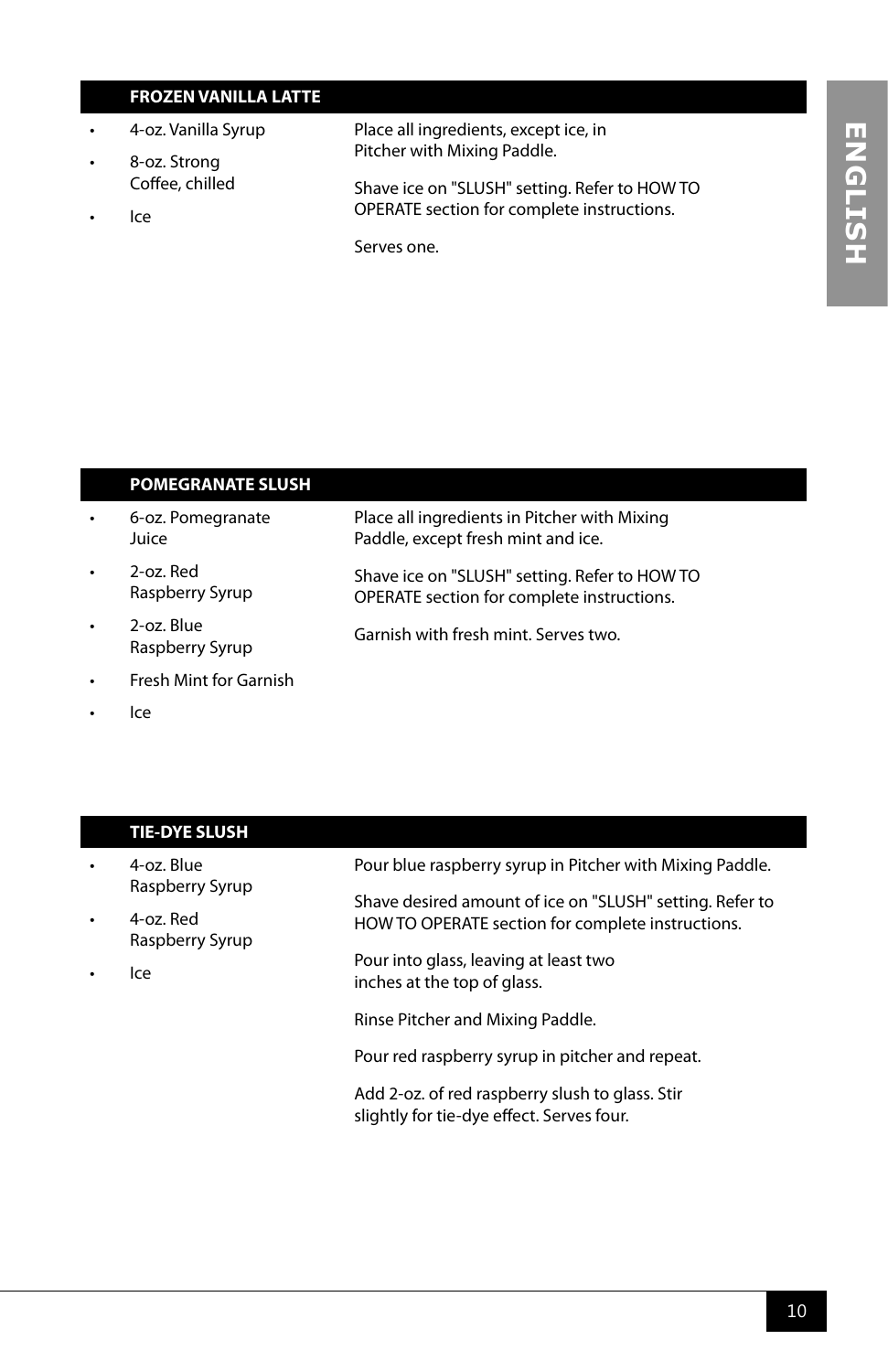## **RETURNS & WARRANTY**

SHOULD YOUR UNIT NOT WORK OR IF DAMAGED WHEN YOU FIRST TAKE IT OUT OF THE BOX, PLEASE RETURN IT TO THE PLACE OF PURCHASE IMMEDIATELY.

#### **COCA-COLA**® **FROZEN BEVERAGE STATION / FBS400COKE**

Should you have any questions, please contact us via email or at the customer service number listed below between the hours of 8:00 AM and 5:00 PM, Monday through Friday, Central Standard Time.

#### **Distributed by:**

Nostalgia Products LLC 1471 Partnership Dr. Green Bay, WI 54304-5685 Customer Service Phone: (920) 347-9122 Web: www.nostalgiaproducts.com

#### **Customer Service Inquiry**

To submit a Customer Service inquiry, go to www.nostalgiaproducts.com and fill out the Customer Service Inquiry form and click the Submit button.

A representative will contact you as soon as possible.

#### **Product Warranty Terms**

Nostalgia Products LLC (the "Company") hereby warrants that for a period of one (1) year from the date of original purchase, this product will be free of defects in material and workmanship under normal home use, provided that the product is operated and maintained in accordance with the operating instructions. As the sole and exclusive remedy under this warranty, the Company will at its discretion either repair or replace the product found to be defective, or issue a refund on the product during the warranty period. This warranty is only available to the original retail purchaser of the product from the date of initial retail purchase, and is only valid with the original sales receipt, as proof of purchase date is required to obtain warranty benefits. All warranty claims must be brought to the attention of the Company within the warranty period and no later than 30 days of the failure to perform. This warranty does not cover normal wear or damage caused by shipping, mishandling, misuse, accident, alteration, improper replacement parts, or other than ordinary household use. You may be required to return the product (with shipping prepaid by you) for inspection and evaluation. Return shipping costs are not refundable. The Company is not responsible for returns damaged or lost in transit. Unless otherwise specifically permitted by the operating instructions, this warranty applies to indoor household use only. In order to obtain service under this warranty, please contact the Company at the telephone number listed above or by filling out the Customer Service Inquiry Form located at www.nostalgiaproducts.com. Warranty valid only in USA and Canada.

This warranty is in lieu of all other warranties, expressed or implied, including warranties of merchantability and fitness for a particular purpose, which are hereby excluded to the extent permitted by law. In no event shall the Company be liable for any indirect, incidental, consequential, or special damages arising out of or in connection with this product or the use thereof. Some states, provinces or jurisdictions do not permit the exclusion or limitation of incidental or consequential damages, so the foregoing exclusion or limitation may not apply to you.

#### **This warranty does not apply to re-manufactured merchandise.**

Please read the operating instructions carefully. Failure to comply with the operating instructions will void this warranty.

#### **For more information, visit us online at www.nostalgiaproducts.com.**

Like us on Facebook at www.facebook.com/NostalgiaElectrics. Follow our boards on Pinterest at www.pinterest.com/nostalgiaelctrx. Tweet along with us on Twitter at www.twitter.com/NostalgiaElctrx.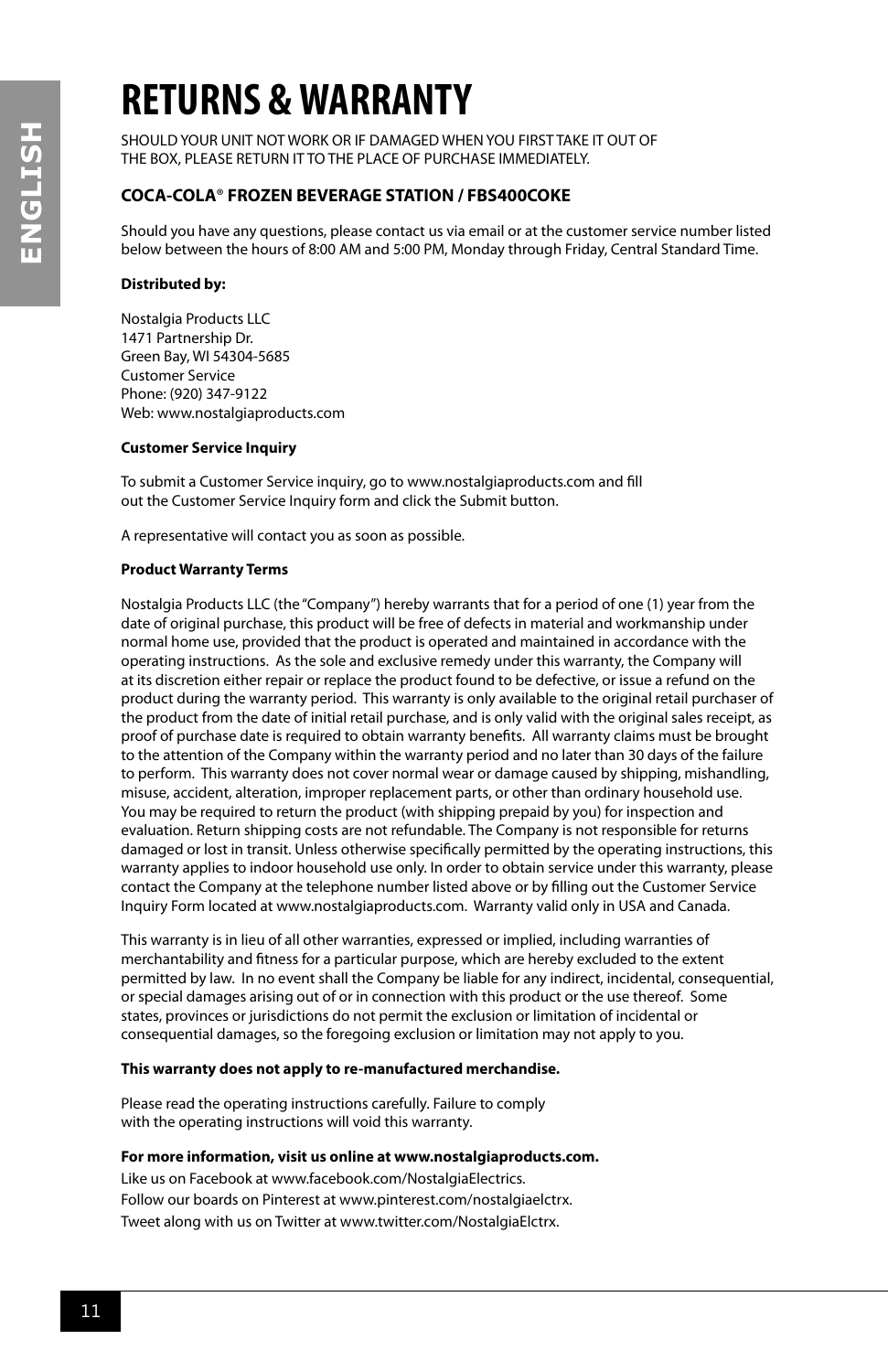### ¡Convierta todos los días en una fiesta! Visite **www.nostalgiaproducts.com** para ver más productos divertidos.

## **CONTENIDO**

## **SEGURIDAD**

Su seguridad y la de otras personas es muy importante.

Hemos proporcionado numerosos mensajes de seguridad importantes en este manual y en su electrodoméstico. Siempre lea y obedezca todos los mensajes de seguridad.



Este es el símbolo de alerta de seguridad.

Este símbolo le avisa de los peligros potenciales que pueden matar o herir a otros.

Todos los mensajes de seguridad estarán antecedidos por el símbolo de alerta.

Todos los mensajes de seguridad le dirán de qué peligro potencial se trata, cómo reducir la posibilidad de lesiones y qué puede ocurrir si no se obedecen las instrucciones.

**Especificaciones del Electro Doméstico:** 120 Volts, 60 Hz 15 Watts



ESTE PRODUCTO SÓLO DEBE USARSE CON UN TOMACORRIENTE DE 120V AC.

Visite **www.nostalgiaproducts.com/user-manuals/** para ver el manual más actualizado.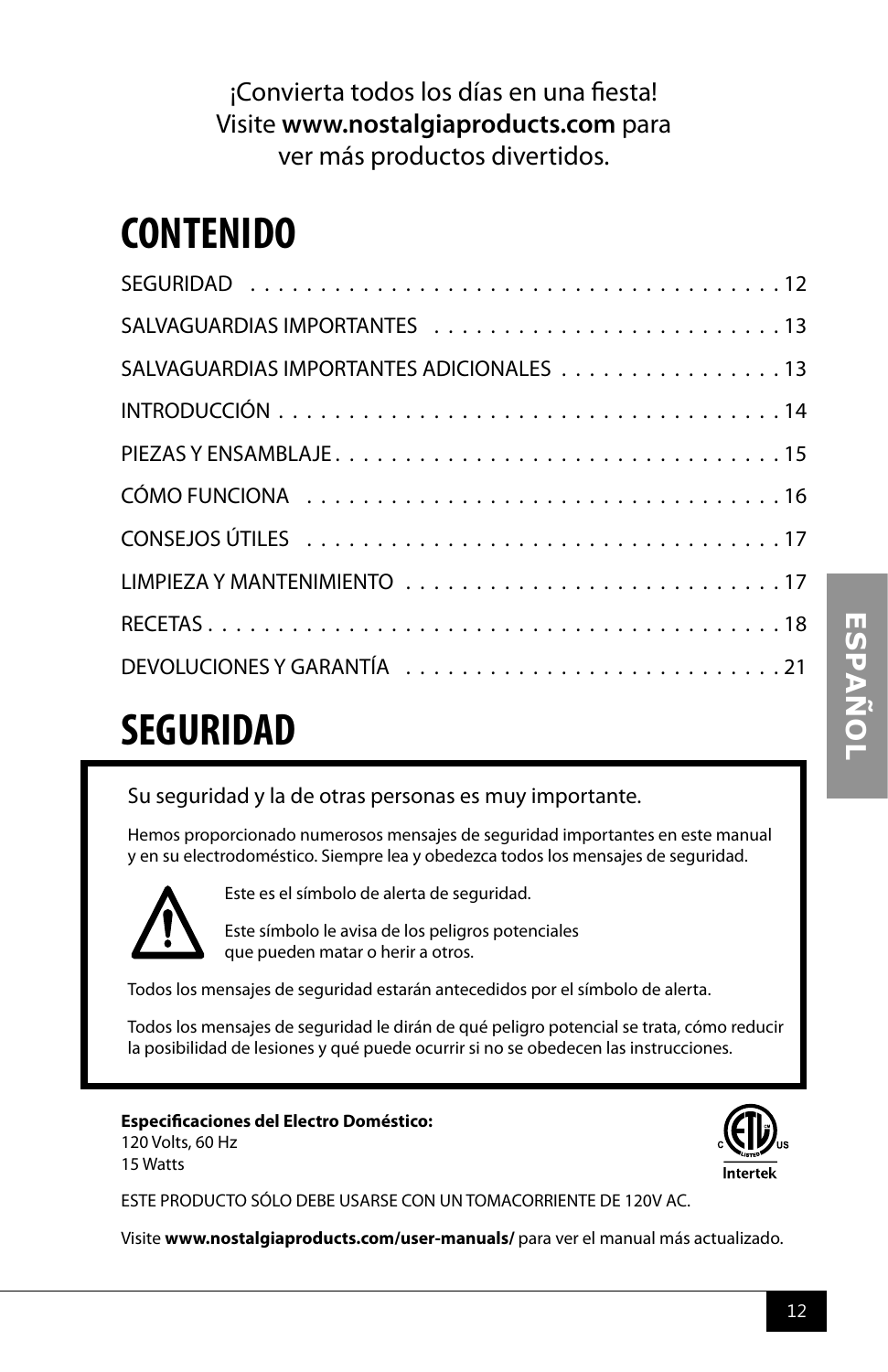## **SALVAGUARDIAS IMPORTANTES**

**Una persona que no haya leído y comprendido todas las instrucciones de uso y seguridad no está calificada para utilizar este aparato. Todos los usuarios de este dispositivo deben leer y comprender este Manual de instrucciones antes de utilizar o limpiar este aparato.**

**Cuando utiliza aparatos eléctricos, siempre se deben seguir algunas medidas básicas de seguridad que incluyen las siguientes:**

- **1. Lea todas las instrucciones antes de utilizar este aparato.**
- 2. NO TOQUE las superficies calientes. Use agarraderas o mangos.
- 3. Este aparato NO ES UN JUGUETE.
- 4. Los niños pequeños sin supervisión y las personas con limitación cognitiva nunca deben utilizar este aparato.
- 5. Una supervisión estricta se requiere cuando un aparato se use por niños o cerca de ellos.
- 6. Como medida de protección contra el riesgo de descarga eléctrica, no sumerja el cable, los enchufes ni ninguna otra parte de la unidad en agua ni en otros líquidos.
- 7. Desconéctelo del tomacorriente cuando no esté en uso, antes de retirar piezas y antes de la limpieza. Déjelo enfriar antes de colocar o retirar cualquiera de las piezas, y antes de la limpieza.
- 8. NO utilice ningún aparato con el cable o el enchufe dañados, ni si el aparato tiene desperfectos o SI se ha dañado de cualquier manera. Devolver el aparato al taller de reparación más cercano para su reparación o ajuste.
- 9. El fabricante no recomienda el uso de otros aditamentos o accesorios diferentes a los proporcionados por el fabricante. El uso de accesorios puede provocar lesiones.
- 10. NO utilice el aparato para otros usos que no haya sido diseñado.
- 11. NO utilice el aparato al aire libre. SOLO PARA USO DOMÉSTICO.
- 12. NO lo coloque sobre o cerca de una hornilla eléctrica o gas caliente, o en un horno caliente.
- 13. NO permita que el cable cuelgue sobre el borde de la mesa o del mostrador, ni que toque superficies calientes.
- 14. NUNCA deje la unidad desatendida mientras esté en uso o cuando esté enchufada a una toma de corriente.
- 15. Debe ser extremadamente cuidadoso al mover cualquier aparato con comida caliente.
- 16. Siempre conecte primero el enchufe al aparato, luego enchufe el cable a la toma de corriente. Para desconectar, mueva todos los controles a "apagar" y luego retire el enchufe del tomacorriente.

## **SALVAGUARDIAS IMPORTANTES ADICIONALES**

#### **Precauciones de seguridad operativa**

- 1. Esta unidad tiene una cuchilla de acero inoxidable afilada que puede cortar y causar lesiones. Tenga SUMO CUIDADO cuando manipule el aparato. Mantenga los dedos alejados de la cuchilla y evite el contacto en todo momento al usar y limpiar.
- 2. NUNCA ponga los dedos ni coloque utensilios en las áreas de alimentación o descarga.
- 3. Mantenga las manos y los utensilios fuera del recipiente mientras bate para reducir el riesgo de lesiones graves o de daños a la unidad.
- 4. NO la use si la cuchilla de raspar está floja, agrietada, torcida o dañada.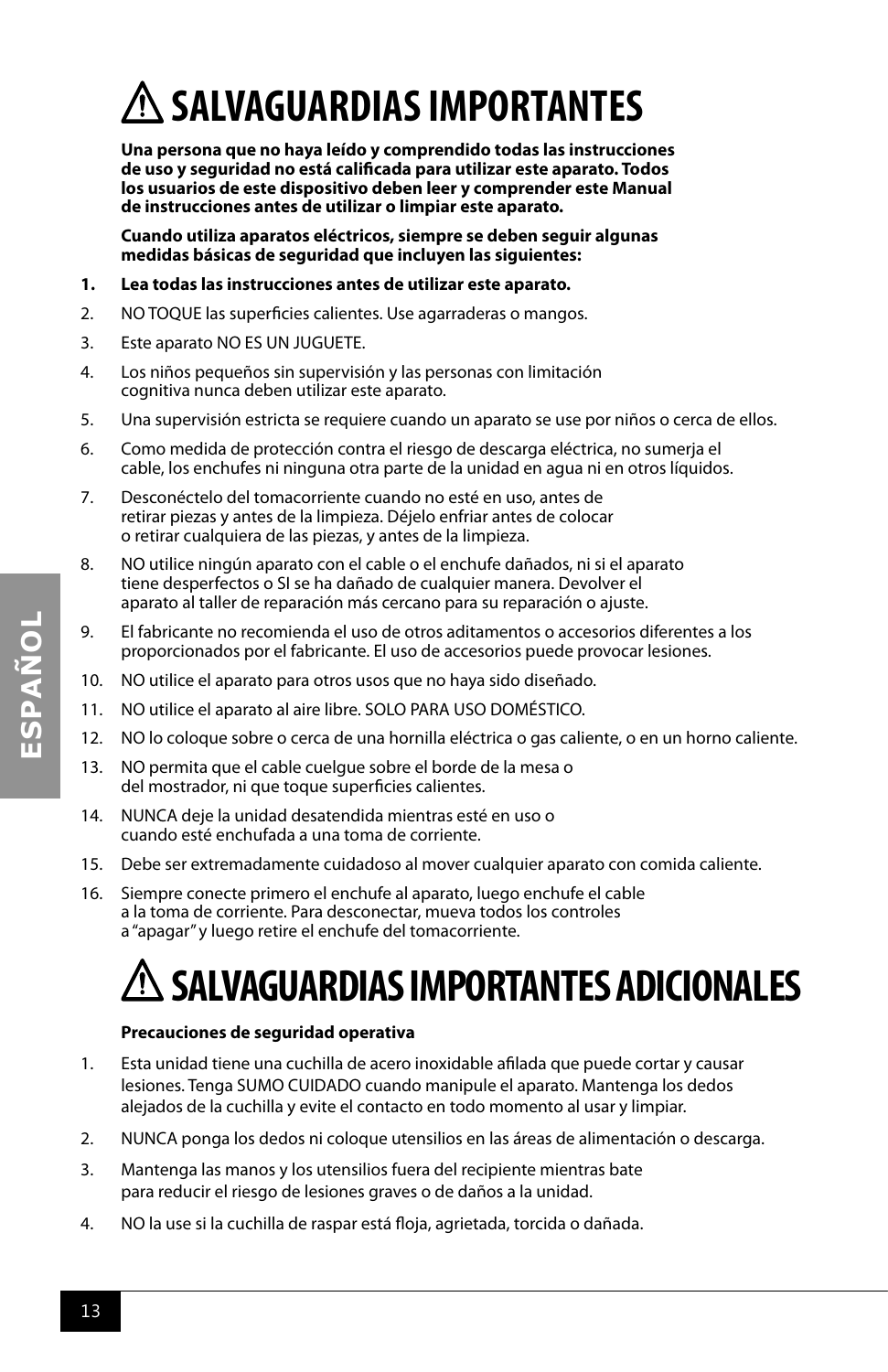5. Revise dentro de la cámara de raspado de hielo para ver si tiene objetos extraños antes del uso.

#### **Instrucciones para el cable eléctrico y el enchufe**

- 1. RIESGO DE DESCARGA ELÉCTRICA: El incumplimiento de estas instrucciones puede resultar en la muerte, incendio o descarga eléctrica.
	- Enchufe en un tomacorrientes de 3 patas con conexión a tierra.
	- NO retire la patilla de conexión de tierra.
	- NO utilice un adaptador.
	- NO utilice un cable de extensión.
- 2. La unidad DEBE conectarse a tierra. En caso de un corto circuito, la conexión a tierra reduce el riesgo de descarga eléctrica al proporcionar un cable de escape para la corriente eléctrica. Esta unidad está provista de un cable que tiene un cable a tierra con un enchufe a tierra. Se debe enchufar en un tomacorriente de pared instalado apropiadamente y conectado a tierra.
- 3. ADVERTENCIA: El uso incorrecto de la toma de tierra puede resultar en riesgo de sufrir una descarga eléctrica. **Si el enchufe no entra completo en el tomacorriente, contacte a un electricista calificado. No trate de modificar el enchufe de ninguna manera.**
- 4. Se provee un cable de alimentación corto para reducir el riesgo resultante de enredarse o tropezar con un cable largo.

El fabricante no recomienda el uso de esta máquina en países que no admiten 120V CA incluso si se está usando un adaptador, transformador o convertidor de voltaje.

## **¡GUARDE ESTAS INSTRUCCIONES! INTRODUCCIÓN**

¡Gracias por comprar la ESTACIÓN DE REFRESCOS CONGELADOS de Nostalgia™! ¡Esta máquina de bebidas heladas todo-en-uno preparará perfectas bebidas con aguanieve, margaritas, daiquiris, batidos y muchos más! Las dos opciones para picar hielo le permiten elegir una textura de hielo picado fina o gruesa. Es fácil elaborar uno o varios tragos, con los tamaños indicados en la jarra. Utilice las recetas incluidas para elaborar deliciosos refrescos o cree sus propios tragos. ¡Con la ESTACIÓN DE REFRESCOS CONGELADOS crear refrescantes bebidas heladas es divertido y fácil!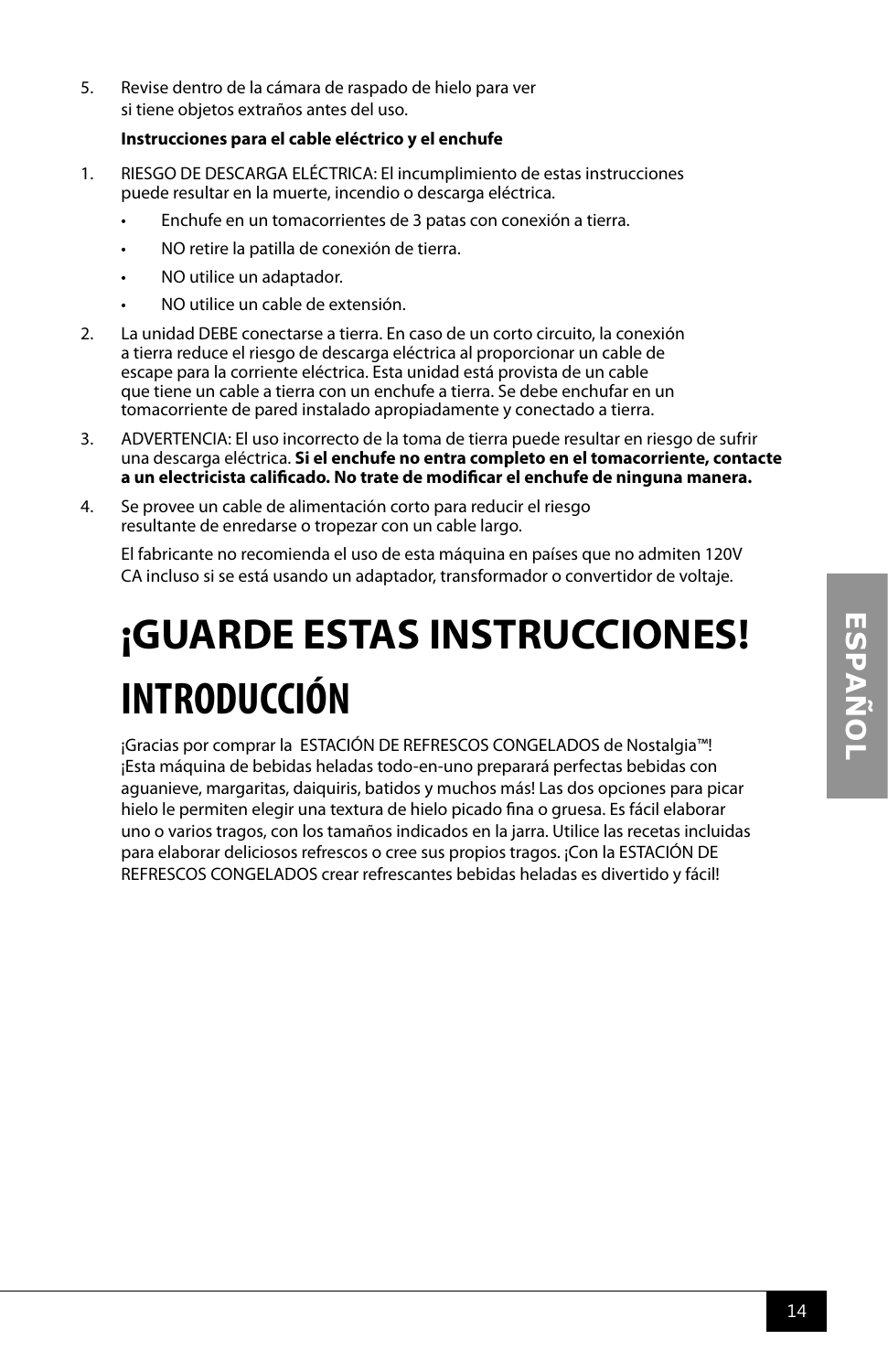## **PIEZAS Y ENSAMBLAJE**

Su ESTACIÓN DE REFRESCOS CONGELADOS requiere muy poco armado:



• La ESTACIÓN DE REFRESCOS CONGELADOS tiene filos de acero inoxidable que pueden cortar y causar lesiones. Tenga **EXTREMA PRECAUCIÓN** cuando maneje el aparato. Mantenga los dedos fuera de las cuchillas y evite el contacto en todo momento cuando la utilice y la limpie.

- Antes de usar por primera vez, lave muy bien la Cámara de Picar Hielo, la Tapa, la Jarra y la Paleta Mezcladora en agua tibia con jabón, utilizando una esponja o paño no abrasivo. Seque bien. NO coloque la Estructura del Motor ni la Base en agua.
- Limpie el exterior de la Estructura del Motor, la Base y el interior de la unidad con una esponja húmeda no abrasiva o con un paño húmedo y luego seque con una toalla seca no abrasiva.
- Luego de limpiar el interior, coloque la Cámara de Picar Hielo dentro de la Estructura del Motor para que se acople en el eje. Gire el eje en la dirección indicada por la flecha para trabarla en su posición.
- Introduzca la Paleta Mezcladora en la ranura del centro de la Jarra.

¡Ya está listo para disfrutar de grandiosas bebidas heladas y refrescantes, con su ESTACIÓN DE REFRESCOS CONGELADOS!

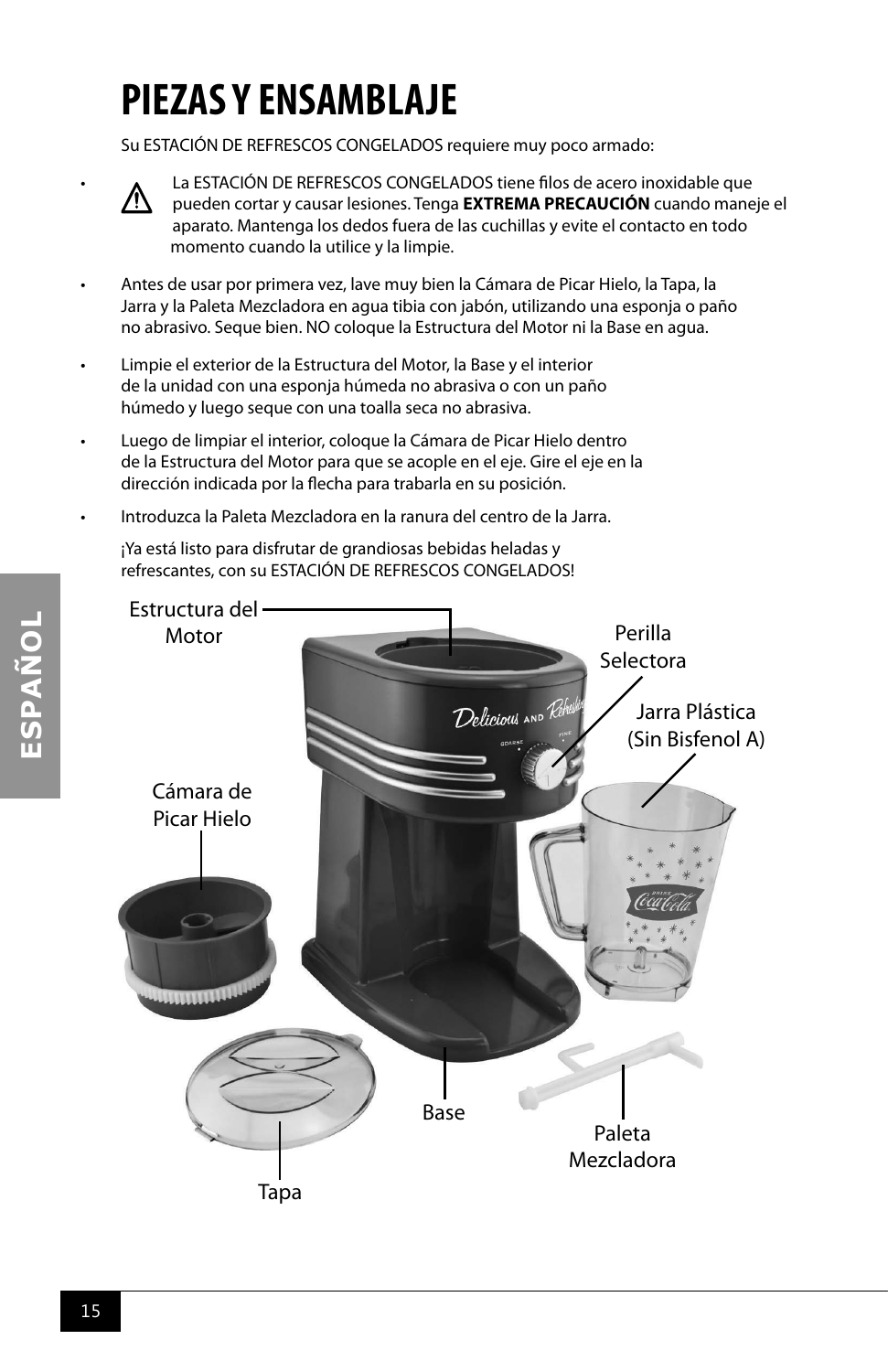## **CÓMO FUNCIONA**

- 1. Coloque la unidad sobre una superficie estable e impermeable cerca de un tomacorriente eléctrico antes de comenzar. Asegúrese de que el cable esté alejado de una fuente de agua. Se puede utilizar un prolongador si es necesario. NO enchufe la unidad ahora.
- 2. Coloque la Cámara de Picar Hielo dentro de la Estructura del Motor verificando que quede bien acoplada en el eje. Gire el eje en la dirección indicada por la flecha para trabarla en su posición. Asegúrese de que la Cámara de Picar Hielo no tenga ningún objeto extraño en su interior.
- 3. Introduzca la Paleta Mezcladora en la ranura del centro de la Jarra.
- 4. Llene la Jarra con su bebida, licor, jugo o mezcla favorita. **NOTA:** Utilice las líneas de "Líquido" indicadas sobre la jarra como guía para saber cuánto líquido debe agregar. Podrá optar por preparar tragos Pequeños o Grandes.
- 5. Deslice la Jarra hasta que quede en su lugar en la Base y gire en sentido de las agujas del reloj hasta que se detenga. Esto le permitirá a la Paleta Mezcladora mezclar el hielo y los ingredientes cuando comience la operación.
- 6. Gire la Perilla Selectora hasta que indique la configuración deseada "SLUSH" (aguanieve) produce hielo picado fino y "SNOW" (nieve) produce hielo con textura más gruesa.
- 7. Coloque el hielo en la Cámara de Picar Hielo. Agregue suficientes cubos de hielo para llegar, pero sin exceder la parte superior de la Cámara de Picar Hielo.



TENGA CUIDADO cuando coloque los cubos de hielo en la Cámara de Picar Hielo. La cuchilla es muy filosa.

- 8. Enchufe el cable en el tomacorriente.
- 9. Cuando esté listo para comenzar a elaborar sus refrescos congelados, coloque la Tapa sobre la unidad y gírela en sentido opuesto a las agujas del reloj hasta que se active el interruptor (ON/OFF – ENCENDIDO/APAGADO).
- 10. La unidad arrancará inmediatamente y comenzará a picar el hielo. **NOTA:** Podría ser necesario retirar la tapa mientras pica el hielo para volver a redistribuirlo.
- 11. Gire la Tapa en el mismo sentido que las agujas del reloj para que la ESTACIÓN DE REFRESCOS CONGELADOS deje de picar hielo. Detenga la unidad cuando el hielo picado llegue al nivel "de Hielo Picado" deseado, indicado en la Jarra. NO pique hielo por encima de la línea "Max".
- 12. Para retirar la Jarra, gire en sentido opuesto a las agujas del reloj, deslice hacia afuera y sirva su bebida congelada.

¡Siguiendo estas instrucciones simples podrá utilizar su ESTACIÓN DE REF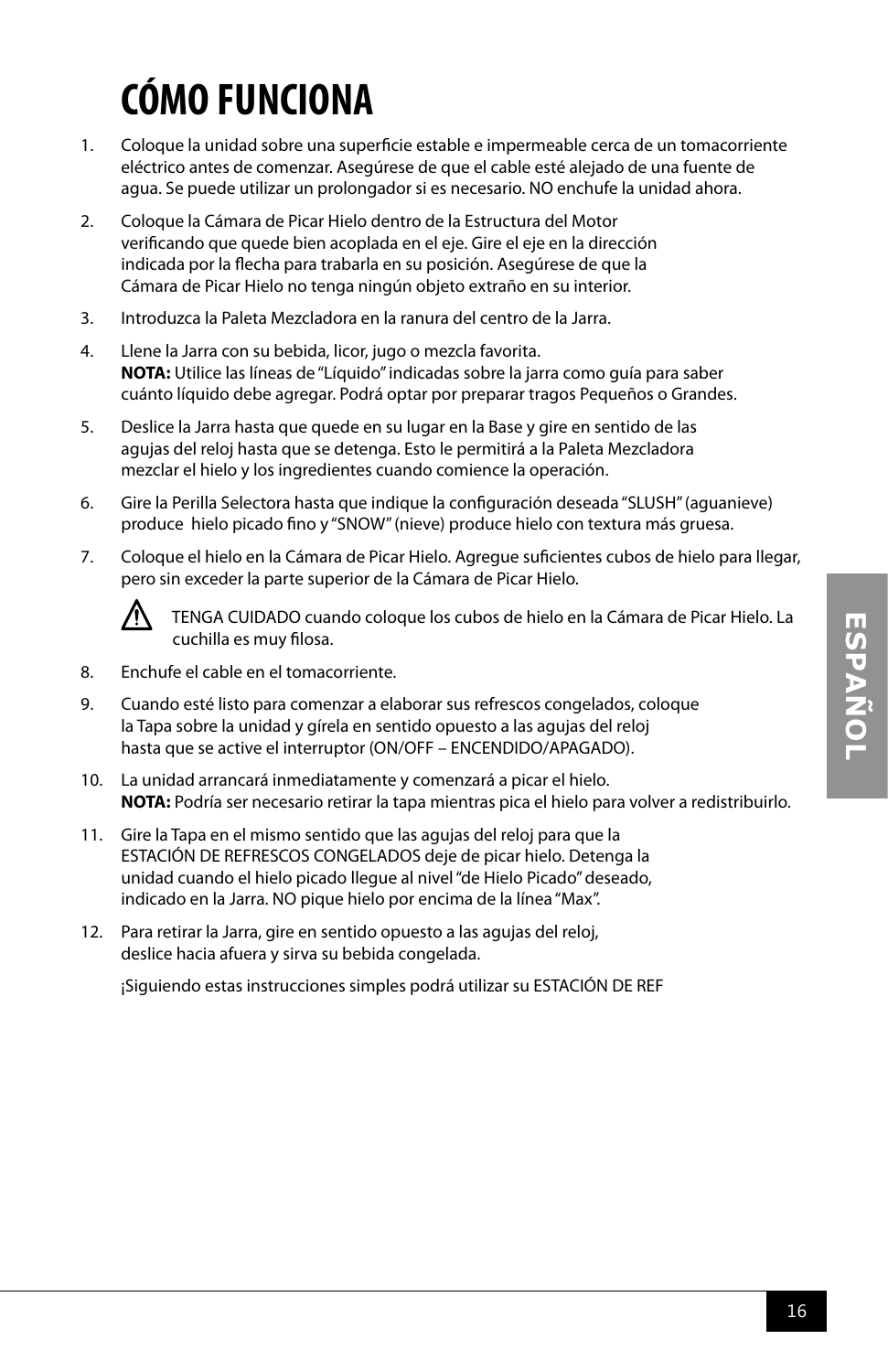## **CONSEJOS ÚTILES**

#### **CABLE DE UBICACIÓN**

• El cable está situado en la base de la unidad. Gire a la base y deslice la puerta abierta para quitar el cable.

#### **CUBOS DE HIELO**

• Los cubos de hielo deberán dejarse a temperatura ambiente durante unos minutos antes de ser colocados en la unidad para picar. Si el hielo está sumamente congelado y seco, será difícil de picar. Deje el hielo a temperatura ambiente hasta que esté translúcido y húmedo al tacto. Entonces estará listo para ser colocado en la Cámara de Picar Hielo.

#### **CÓMO PICAR EL HIELO**

Si el hielo no se pica, pruebe hacer lo siguiente:

- Apague la unidad retirando la Tapa. Vuelva a distribuir el hielo en la Cámara de Picar Hielo. TENGA CUIDADO y evite el contacto con la cuchilla de picar.
- Asegúrese de que la Tapa esté completamente trabada en el interruptor. Para arrancar la unidad, coloque la Tapa sobre la unidad y gire en sentido opuesto a las agujas del reloj para que se trabe en su lugar.

#### **PALETA MEZCLADORA**

• Si la Paleta Mezcladora no gira, asegúrese de que la Jarra se haya girado en el sentido de las agujas del reloj sobre la Base hasta que se detenga. La Paleta Mezcladora deberá estar bien sujeta al fondo de la Jarra y a la parte superior de la unidad para que pueda mezclar el hielo y los ingredientes.

#### **DERRAMES**

• Podría parecerle que su ESTACIÓN DE REFRESCOS CONGELADOS derrama líquido cuando se derrite el hielo no picado y se vuelca sobre la base. Esto es normal. Seque la base con un paño suave. Asegúrese de utilizar la ESTACIÓN DE REFRESCOS CONGELADOS sobre una superficie impermeable.

## **LIMPIEZA Y MANTENIMIENTO**

- 1. Luego de utilizar su ESTACIÓN DE REFRESCOS CONGELADOS, desconéctela del tomacorriente eléctrico. Desenchufe tomando el enchufe del cuerpo y sacándolo hacia afuera del tomacorriente. Nunca gire ni tire del cable para desenchufar la unidad.
- 2. Lave bien la Tapa, la Cámara de Picar Hielo, la Paleta Mezcladora y la Jarra con agua tibia con jabón. Limpie y seque bien. NO coloque la unidad ni ninguna parte en el lavavajillas.



Tenga **EXTREMA PRECAUCIÓN** cuando maneje este aparato. Mantenga sus dedos alejados de las cuchillas. Evite el contacto con las cuchillas en todo momento cuando utilice y limpie la unidad.

- 3. Utilice un paño húmedo, no abrasivo, para secar la Estructura exterior del Motor, la Base y el interior de la unidad. Seque con una toalla no abrasiva. NO sumerja la Estructura del Motor ni la Base en agua.
- 4. Una vez que haya lavado y secado, vuelva a armar su ESTACIÓN DE REFRESCOS CONGELADOS. Su ESTACIÓN DE REFRESCOS CONGELADOS ya está lista para ser usada nuevamente.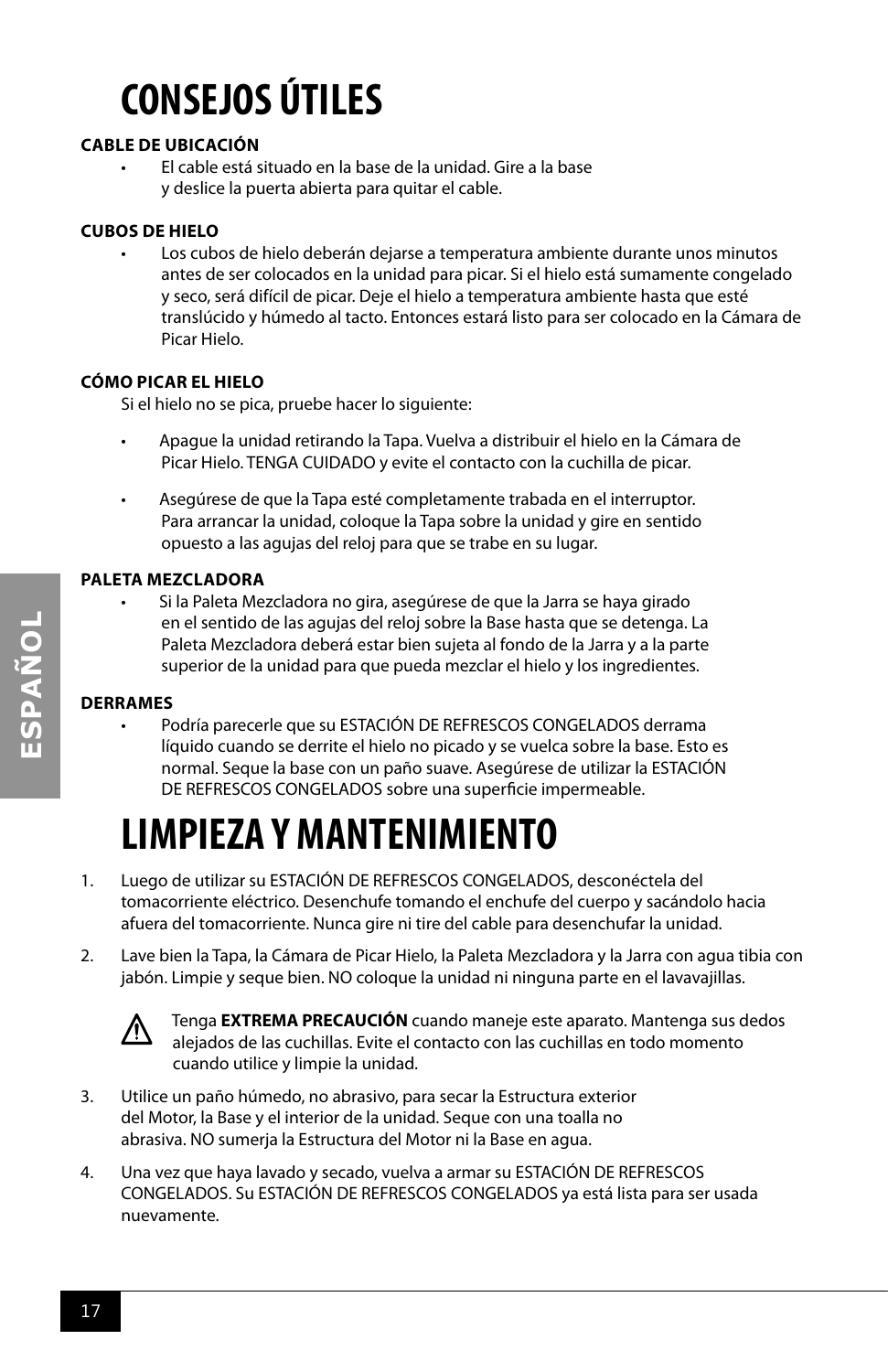## **RECETAS**

¡Cree una infinita variedad de bebidas con su ESTACIÓN DE REFRESCOS CONGELADOS! Puede modificar los ingredientes para adaptarlos a su gusto personal o crear tragos propios congelados y deliciosos. La ESTACIÓN DE REFRESCOS CONGELADOS tiene una capacidad aproximada para preparar cuatro tragos de 8 onzas (240 cm3). Siga los siguientes consejos para elaborar refrescos perfectamente mezclados:

- Si la receta que está utilizando es para un solo trago, recuerde ajustar sus ingredientes adecuadamente para preparar varios tragos.
- Utilice las prácticas líneas de nivel "Liquid" (Líquido) y "Shaved Ice" (Hielo Picado) de la Jarra para tragos Pequeños o Grandes, como guía para servir.
- Con su ESTACIÓN DE REFRESCOS CONGELADOS también puede picar fruta congelada o cubos de hielo saborizados.

¡Nunca se quedará sin refrescos – utilice su imaginación y diviértase!

**1 MEDIDA** =  $1\frac{1}{2}$  onzas (45 ml) **1 COPA** = 5,33 Medidas (239,85 ml)

#### **MARGARITA BÁSICA**

- 2 Medidas de Tequila • 1 Medida de Triple Sec • 1½ Copas de Mezcla para Margarita • 1 Medida de Jugo de Lima Recién Exprimida Coloque todos los ingredientes en la Jarra con la Paleta Mezcladora, excepto la sal, la cáscara de lima y el hielo. Pique hielo en la configuración "SLUSH" (Aguanieve). Diríjase a la sección CÓMO FUNCIONA para observar las instrucciones completas. Rinde un trago.
- Lima para Decorar • Hielo

#### **MARGARITA DE FRESAS Y MANGO**

• 1 Medida de Tequila

Sal y Cáscara de

- 8 onzas (230 cm3) de Jugo de Mango
- Paleta Mezcladora, excepto la sal y el hielo.

Rinde un trago.

Pique hielo en la configuración "SLUSH" (Aguanieve). Diríjase a la sección CÓMO FUNCIONA para observar las instrucciones completas.

Coloque todos los ingredientes en la Jarra con la

• Sal para el Borde del Vaso (opcional)

• 3 Fresas Grandes Frescas, en trozos

• Hielo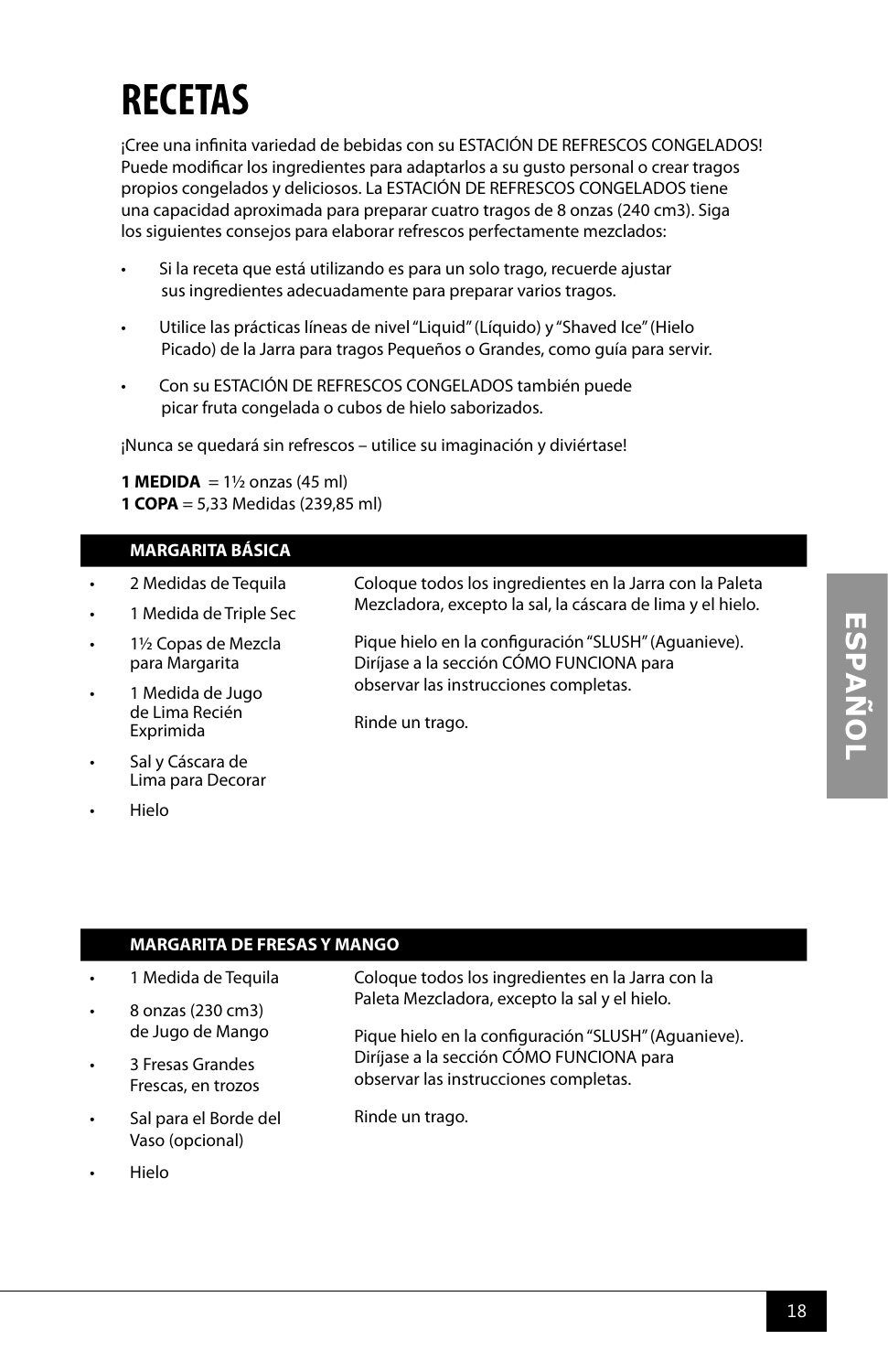#### **AGUANIEVE DE NARANJA CON LICOR**

- 2½ onzas (55 cm3) de Ron
- 12 onzas (340 cm3) de Jugo de Naranja
- 2¼ onzas (65 cm3) de Vodka
- Hielo

#### **AGUANIEVE DE DAIQUIRI DE FRUTILLA**

- 1 Paquete de 12 onzas (340 cm<sup>3</sup>) de Frutillas Congeladas Sin Endulzar
- 1<sup>1</sup>/<sub>3</sub> Tazas de Jarabe de Maíz Liviano
- $\cdot$   $\frac{2}{3}$  Copa de Ron Blanco
- 3 Cucharadas de Jugo de Lima Fresco
- Rodajas de Lima para Condimentar

#### **BATIDO DE DAMASCO**

- 2 onzas (55 cm3) de Ron Blanco
- 1 onza (30 cm3) de Triple Sec
- 26 onzas (740 cm3) de Jugo de Damasco
- $\frac{1}{2}$  onza (15 cm3) de Crema
- Hielo

#### **KAHLUA COLADA**

- 1½ onzas (45 cm3) de Kahlua
- $\frac{1}{2}$  onza (15) cm3 ) de Ron
- $\cdot$  2¼ onzas (65 cm<sup>3</sup>) de Crema de Coco
- $\cdot$  2¼ onzas (65 cm<sup>3</sup>) de Jugo de Ananá
- $\frac{1}{2}$  onza (15 cm<sup>3</sup>) de Crema
- Hielo

Coloque todos los ingredientes en la Jarra con la Paleta Mezcladora, excepto el hielo.

Pique hielo en la configuración "SLUSH" (Aguanieve). Diríjase a la sección CÓMO FUNCIONA para observar las instrucciones completas.

Rinde dos tragos.

Coloque el jarabe de maíz, el ron y el jugo de lima en la Jarra con la Paleta Mezcladora.

Coloque las frutillas congeladas en la Cámara de Picar Hielo. Pique hielo en la configuración "SLUSH" (Aguanieve). Diríjase a la sección CÓMO FUNCIONA para observar las instrucciones completas.

Decore con las rodajas de lima. Rinde cuatro tragos.

Coloque todos los ingredientes, excepto el hielo, en la Jarra con la Paleta Mezcladora.

Pique hielo en la configuración "SLUSH" (Aguanieve). Diríjase a la sección CÓMO FUNCIONA para observar las instrucciones completas.

Rinde dos tragos.

Coloque todos los ingredientes, excepto el hielo, en la Jarra con la Paleta Mezcladora.

Pique hielo en la configuración "SLUSH" (Aguanieve). Diríjase a la sección CÓMO FUNCIONA para observar las instrucciones completas.

Rinde un trago.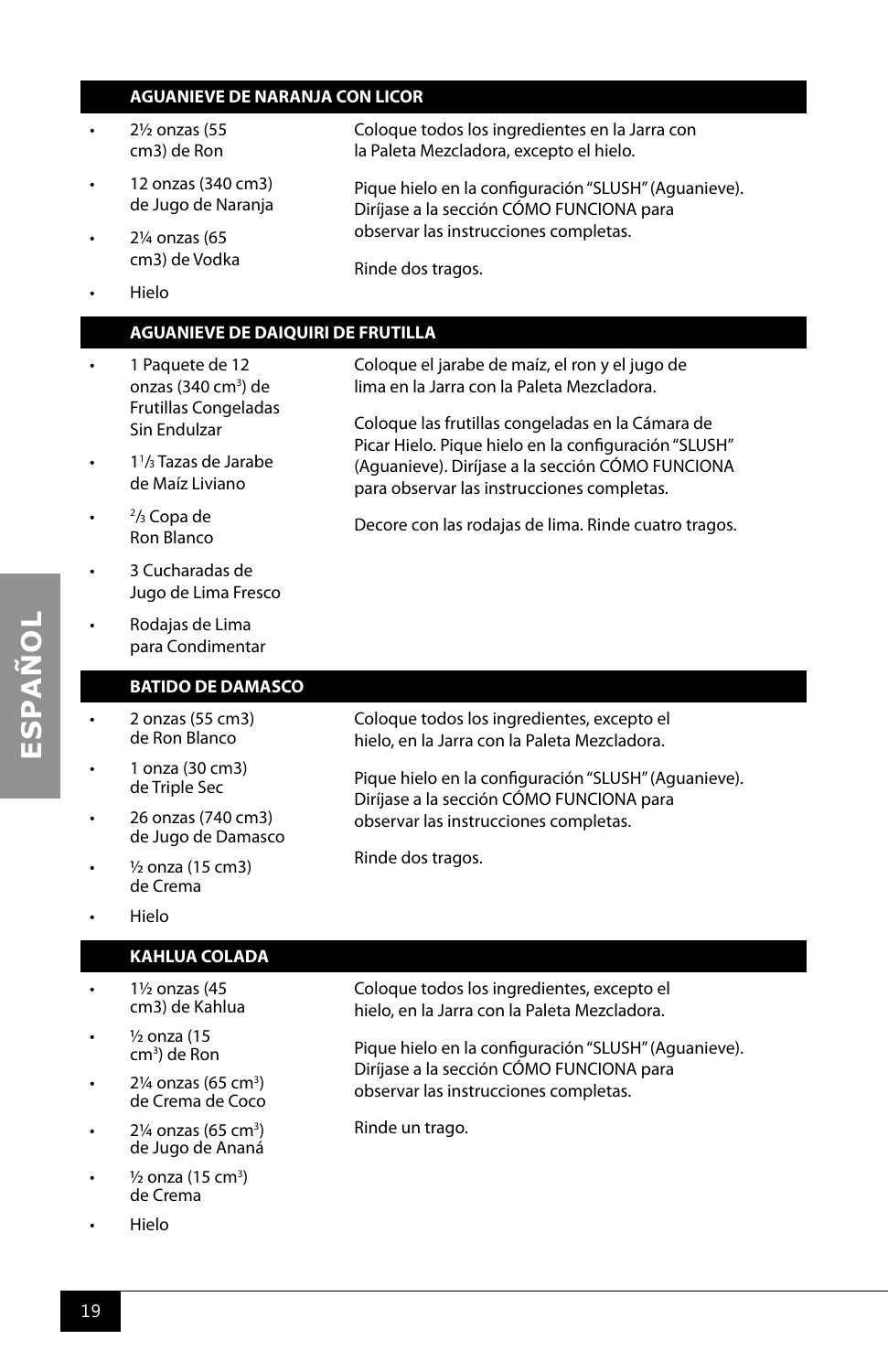#### **CAFÉ CONGELADO CON VAINILLA**

- 4 onzas (115 cm3) de Jarabe de Vainilla
- 8 onzas (230 cm3) de Café fuerte, frío
- Hielo

Coloque todos los ingredientes, excepto el hielo, en la Jarra con la Paleta Mezcladora.

Pique hielo en la configuración "SLUSH" (Aguanieve). Diríjase a la sección CÓMO FUNCIONA para observar las instrucciones completas. Rinde un trago.

#### **AGUANIEVE DE GRANADA**

- 6 onzas (170cm3) de Jugo de Granada
- 2 onzas (55 cm3) de Jarabe de Frambuesa Roja
- 2 onzas (55 cm3) de Jarabe de Frambuesa Azul
- Menta Fresca para Decorar
- Hielo

Coloque todos los ingredientes en la Jarra con la Paleta Mezcladora, excepto la menta fresca y el hielo.

Pique hielo en la configuración "SLUSH" (Aguanieve). Diríjase a la sección CÓMO FUNCIONA para observar las instrucciones completas.

Decore con la Menta Fresca. Rinde dos tragos.

**AGUANIEVE DE COLORES** • 4 onzas (115 cm3) de Jarabe de Frambuesa Azul • 4 onzas (115 cm3) de Jarabe de Frambuesa Roja • Hielo Vierta el Jarabe de frambuesa azul en la Jarra con la Paleta Mezcladora. Pique la cantidad de hielo deseada en la configuración "SLUSH" (Aguanieve). Diríjase a la sección CÓMO FUNCIONA para observar las instrucciones completas. Vierta en un vaso, dejando libre por lo menos dos pulgadas en la parte de arriba del vaso. Limpie la Jarra y la Paleta Mezcladora. Vierta el Jarabe de frambuesa roja en la jarra y repita. Agregue 2 onzas (55 cm3) de aguanieve de frambuesa roja en el vaso. Mezcle suavemente para que dé un efecto colorido. Rinde cuatro tragos.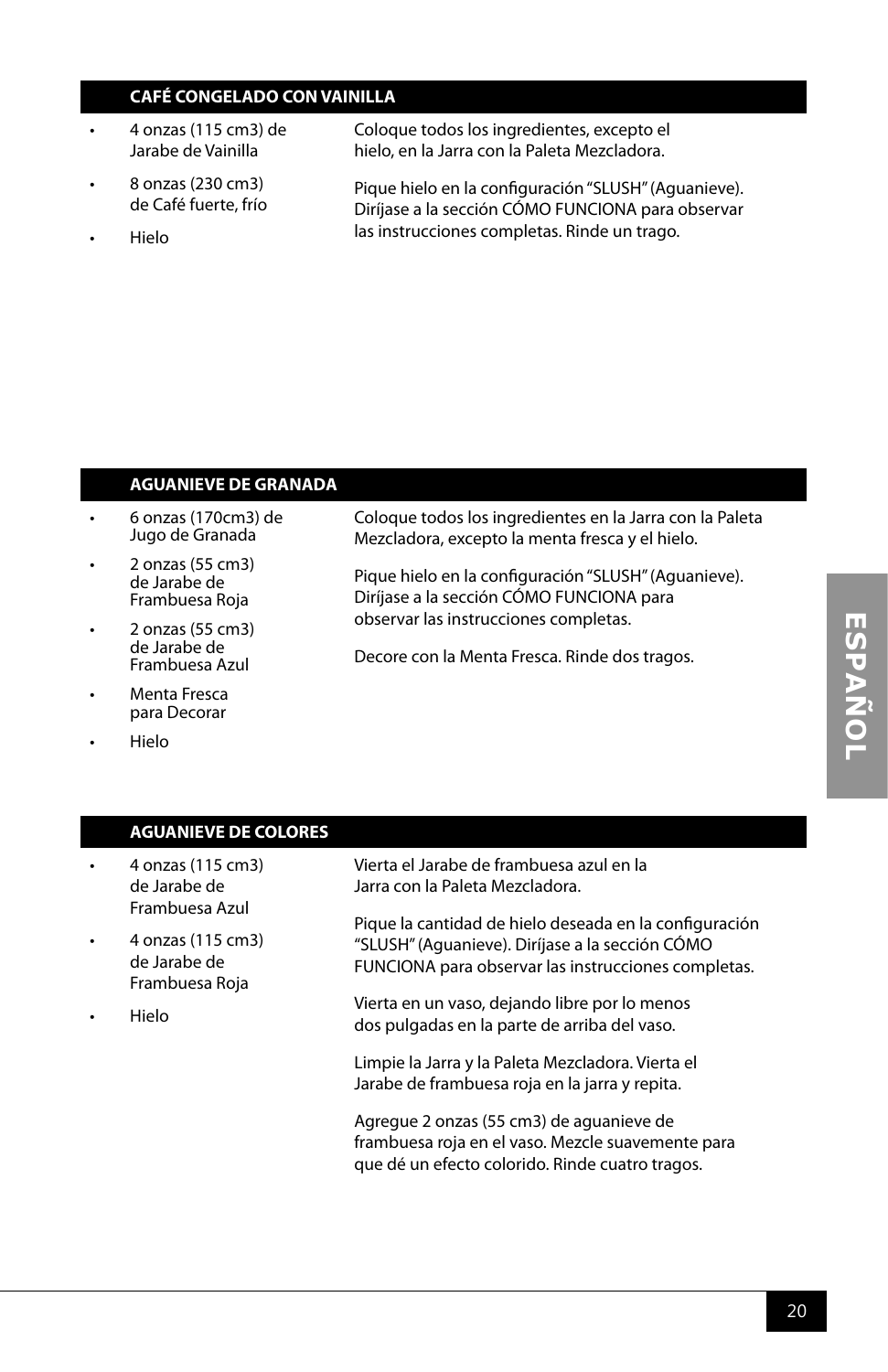## **DEVOLUCIONES Y GARANTÍA**

SI LA UNIDAD NO FUNCIONA O ESTÁ DAÑADA AL SACARLA POR PRIMERA VEZ DE LA CAJA, DEVUÉLVALA AL LUGAR DE COMPRA INMEDIATAMENTE.

#### **ESTACIÓN DE REFRESCOS CONGELADOS / FBS400COKE**

Si tiene preguntas, contacte con nosotros por correo electrónico o por el número telefónico de servicio al cliente que aparece a continuación en el horario de 8:00 AM a 5:00 PM, de lunes a viernes, Hora Estándar del Este.

#### **Distribuida por:**

Nostalgia Products LLC 1471 Partnership Dr. Green Bay, WI 54304-5685 Servicio al cliente Teléfono: (920) 347-9122 Web: www.nostalgiaproducts.com

#### **Solicitud de servicio al cliente**

Para enviar una solicitud al Servicio al Cliente, vaya a www.nostalgiaproducts.com, llene el formulario de Solicitud de Servicio al Cliente y haga clic en el botón Enviar.

Un representante le contactará tan pronto como sea posible.

#### **Términos de garantía del producto**

Po este medio, Nostalgia Products LLC (la "Compañía") garantiza que por un período de un (1) año a partir de la fecha de compra original, este producto estará sin defectos en cuanto a materiales y mano de obra en uso normal en casa, siempre que el producto se maneje y mantenga de acuerdo con las instrucciones de manejo. Como único y exclusivo remedio en virtud de esta garantía, la Compañía, a su discreción, podrá optar por reparar o sustituir el producto que se encuentre defectuoso, o emitir un reembolso por el producto durante el período de garantía. Esta garantía sólo está disponible para el comprador original minorista del producto a partir de la fecha inicial de compra al por menor, y sólo es válida con el recibo de compra original, y como prueba de la fecha de compra, es necesario obtener los beneficios de la garantía. Todos los reclamos de garantía deben hacerse a la atención de la Compañía dentro del período de garantía y no más tarde que 30 días desde la imposibilidad de realizarlo. Esta garantía no cubre el desgaste normal o daños ocasionados por el embarque, malos manejos, mal uso, accidentes, alteración, piezas de cambio incorrectas, o algo distinto al uso doméstico normal. Es posible que deba devolver el producto (con los gastos de envío pagados por usted) para inspección y evaluación. Los costos de envío no son reembolsables. La empresa no se hace responsable por devoluciones dañadas o perdidas en tránsito. A menos que se indique lo contrario específicamente permitido por las instrucciones de manejo, esta garantía sólo se aplica al uso en interiores de las viviendas. Para realizar una reparación bajo esta garantía, comuníquese con la Compañía mediante el número de teléfono indicado anteriormente o al llenar el formulario de consulta para el servicio de Atención al Cliente en www.nostalgiaproduct s.com. El período de garantía sólo es válido en EE.UU. y Canadá.

Esta garantía está en lugar de cualquier otra garantía, expresa o implícita, incluso las garantías de comerciabilidad y conveniencia para un propósito en particular, que quedan excluidas en la medida permitida por la ley. En ningún caso la compañía será responsable de cualquier daño indirecto, incidental, consecuente, especial o daños que surjan o estén relacionados con este producto o la utilización del mismo. Algunos estados, provincias o corregimientos no permiten la exclusión o la limitación de daños incidentales o consecuentes, por lo que la exclusión o la limitación anterior quizás no se aplique a usted.

#### **Esta garantía no se aplica a mercancía reelaborada.**

Lea las instrucciones de manejo cuidadosamente. El incumplimiento de las instrucciones de manejo anulará esta garantía.

#### **Para obtener más información, visítenos en línea en www.nostalgiaproducts.com.**

Me Gusta en Facebook en www.facebook.com / NostalgiaElectrics. Siga nuestros consejos sobre Pinterest en www.pinterest.com / nostalgiaelctrx. Tweet con nosotros en Twitter en www.twitter.com / NostalgiaElctrx.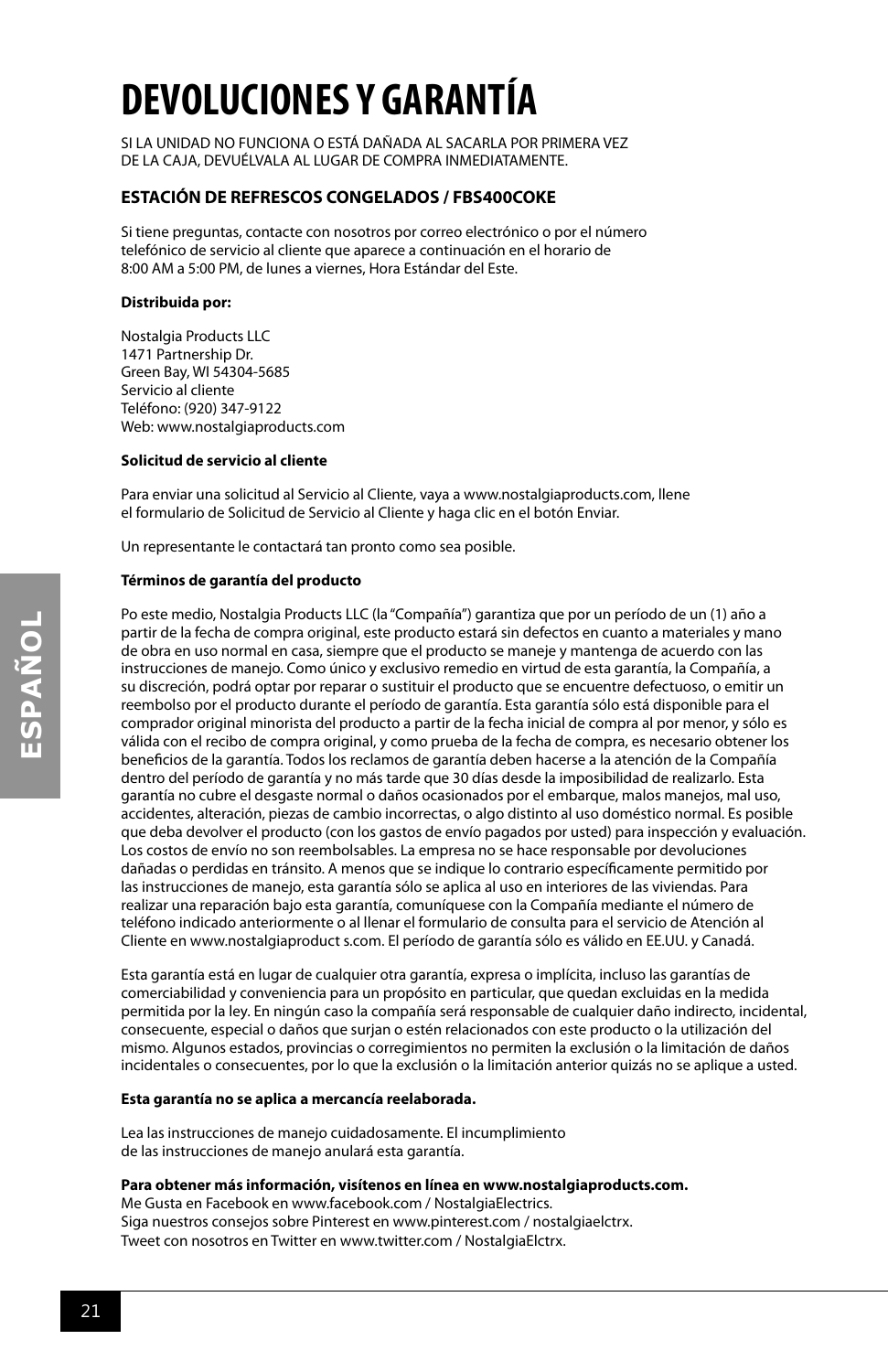#### Faire une fête tous les jours! Visiter le site Web **www.nostalgiaproducts.com** pour d'autres produits agréables.

## **TABLE DES MATIÈRES**

| PRÉCAUTIONS IMPORTANTES ADDITIONNEL 23 |
|----------------------------------------|
|                                        |
|                                        |
|                                        |
|                                        |
|                                        |
|                                        |
|                                        |

## **SÉCURITÉ**

Votre sécurité tout comme celle des autres est primordiale.

Ce manuel renferme plusieurs avis importants sur la sécurité lors de l'utilisation de votre appareil. Lire le manuel et conformez-vous aux avis contre-indiqués.



Ceci représente le symbole d'avertissement pour votre sécurité.

Ce symbole vous signale les dangers potentiels qui peuvent blessures graves à vous et à d'autres.

Ce symbole d'alerte à la sécurité suivra tous les avis relatifs à la sécurité.

Tous les avis sécuritaires indiqueront le danger potentiel exact, la façon dont vous pouvez réduire vos chances de blessure et vous indiquerons les conséquences potentielles si vous ne suivez pas ces instructions à la lettre.

#### **Spécifications des Appareils :**

120 volts, 60 Hz 15 watts

CE PRODUIT EST UTILISÉ DANS SORTIE ÉLECTRIQUE DE 120V AC SEULEMENT.

Reportez-vous à **www.nostalgiaproducts.com/user-manuals/**  pour la version la plus récente.

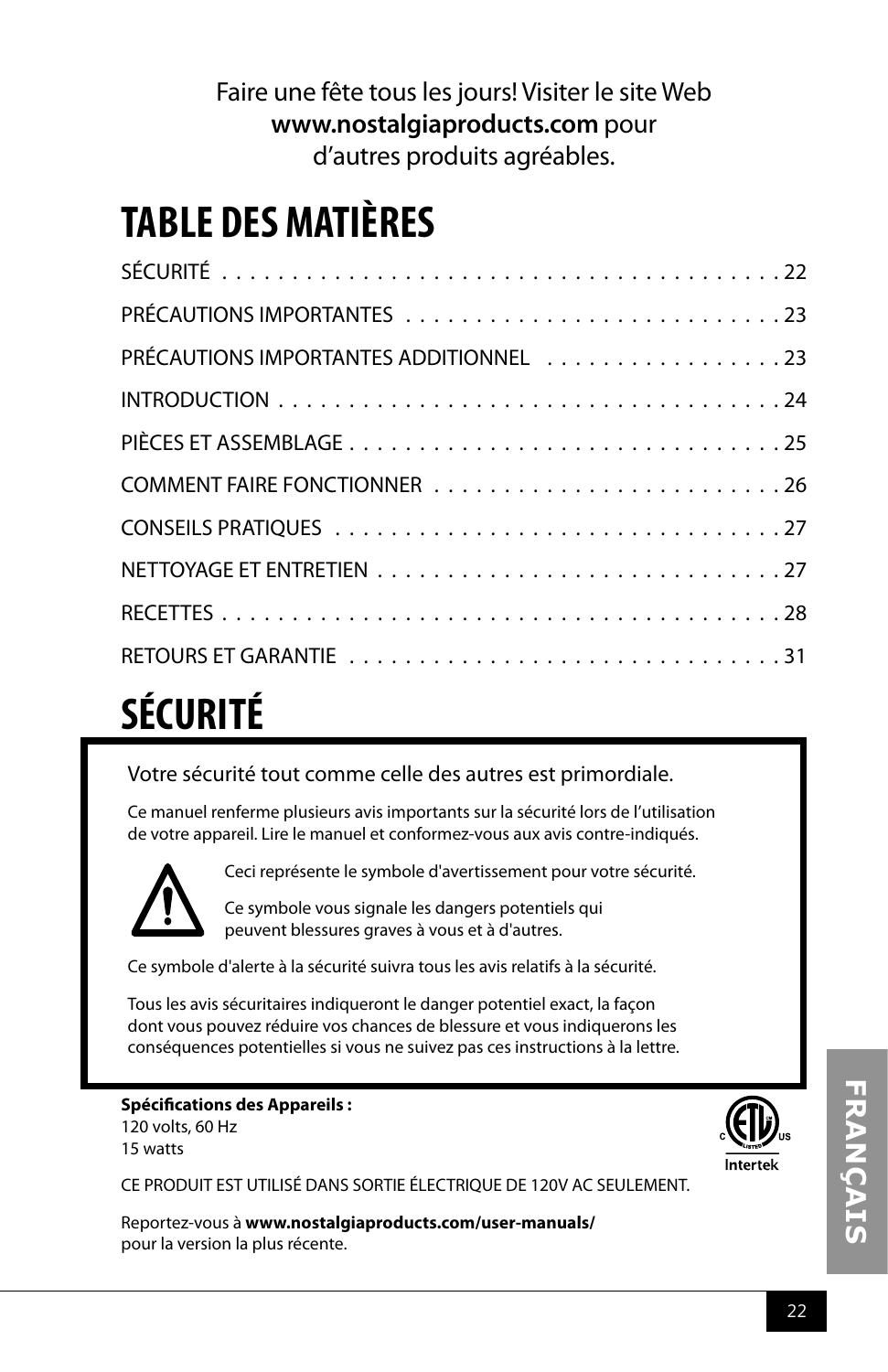## **PRÉCAUTIONS IMPORTANTES**

**Une personne qui n'a pas lu et compris toutes les instructions de fonctionnement et de sécurité n'est pas qualifiée pour faire fonctionner cet appareil. Tous les utilisateurs de cet appareil doivent lire et comprendre ce mode d'emploi avant d'utiliser ou de nettoyer cet appareil.**

**Lorsque l'on utilise un appareil électrique, il faut toujours respecter les précautions de base, y compris celles-ci :**

- **1. Lisez toutes les instructions avant d'utiliser cet appareil.**
- 2. NE PAS TOUCHER AUX surfaces chaudes. Utiliser les poignées ou les boutons.
- 3. Cet appareil n'est PAS UN JOUET.
- 4. Les jeunes enfants et les personnes déficientes cognitivement non supervisés ne devraient jamais faire fonctionner cet appareil.
- 5. Une surveillance étroite est nécessaire lorsque tout appareil est utilisé par ou à proximité des enfants.
- 6. Pour protéger contre les chocs électriques ne pas submerger le cordon, la fiche ni aucune partie de cet appareil dans l'eau ou d'autres liquides.
- 7. Toujours débrancher la prise lorsque l'appareil n'est pas en fonctionnement, avant de retirer les pièces et faire le nettoyage. Laisser refroidir avant de remettre ou de retirer les pièces et avant de faire le nettoyage.
- 8. NE PAS utiliser l'appareil ni avec un cordon ou une fiche électrique endommagés, ni suivant un dysfonctionnement ou une détérioration quelconque. Retournez l'appareil à l'atelier de réparation le plus proche pour examen, réparation ou réglage.
- 9. Le fabricant ne recommande pas l'utilisation d'accessoires autres que ceux fournis par le fabricant. L'utilisation d'accessoires peut causer des blessures.
- 10. NE PAS utiliser cet appareil pour toute autre utilisation pour laquelle il n'a pas été conçu.
- 11. NE PAS utiliser l'appareil à l'extérieur. POUR USAGE DOMESTIQUE SEULEMENT.
- 12. NE PAS placer sur ou près d'un brûleur à gaz ou électrique ou dans un four chauffé.
- 13. NE JAMAÏS laisser le cordon dépasser sur le côté d'une table ou d'un comptoir ou toucher des surfaces chaudes.
- 14. NE JAMAÏS laisser l'appareil sans surveillance pendant son utilisation ou lorsqu'il est branché sur une prise.
- 15. Une extrême prudence doit être utilisée pour déplacer un appareil contenant des liquides chauds.
- 16. Toujours brancher la prise de l'appareil tout d'abord, puis branchez dans la prise murale. Pour débrancher l'appareil, revenir sur le bouton « arrêt » (off), puis débrancher la fiche de la prise murale.

## **PRÉCAUTIONS IMPORTANTES ADDITIONNEL**

#### **Mesures de sécurité d'exploitation**

1. Cet appareil possède des lames en acier inoxydable très tranchantes qui pourraient couper et blesser quelqu'un. Soyez TRÈS PRUDENT pendant la manipulation de cet appareil. Gardez les doigts dégagés de la lame et évitez tout contact en tout temps lors de l'utilisation et du nettoyage.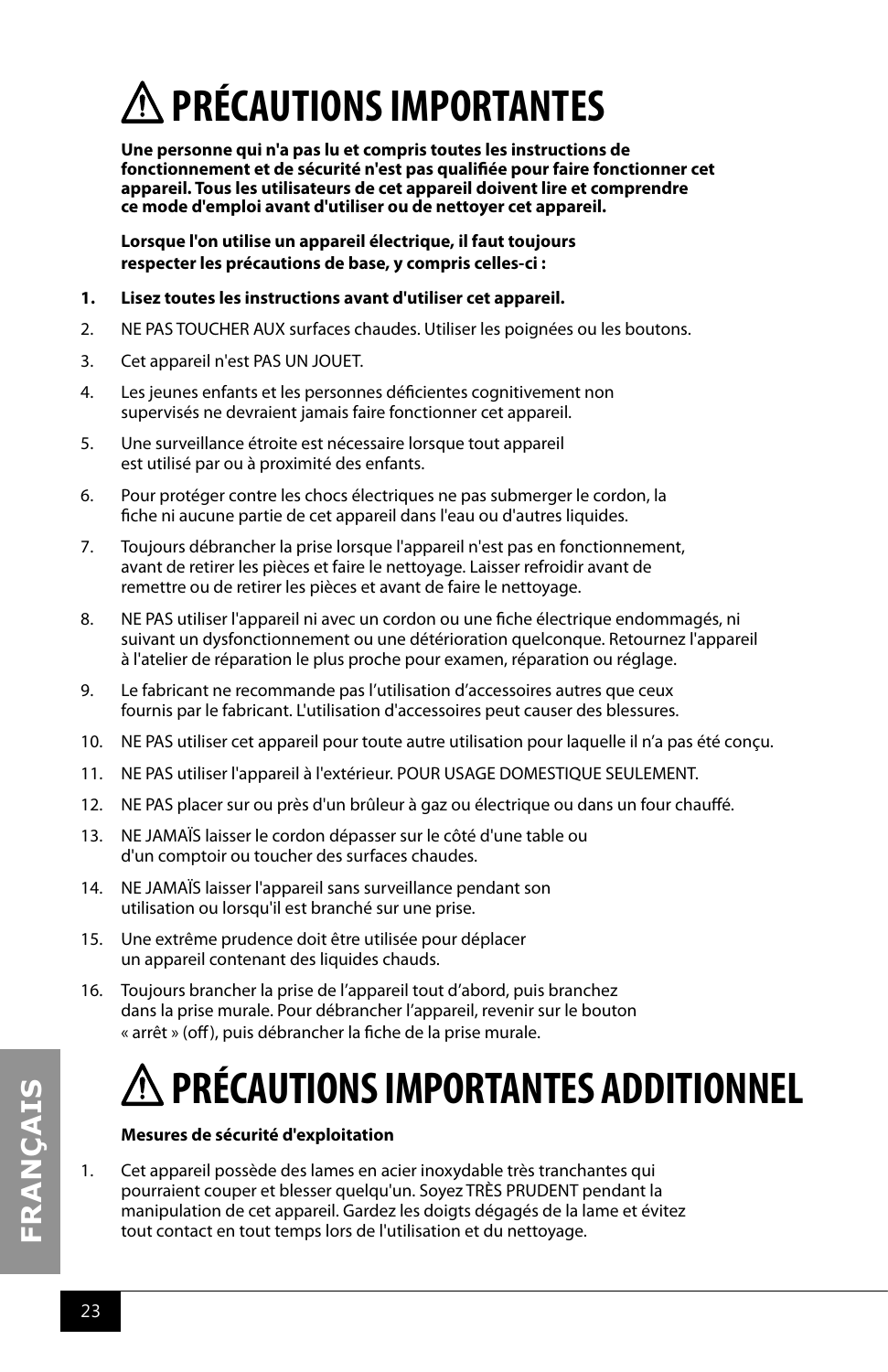- 2. NE JAMAIS mettre les doigts ou des ustensiles dans les fentes ou les zones de décharge.
- 3. Gardez les mains et les ustensiles hors du contenant lors du malaxage pour réduire le risque de blessure grave ou d'abîmer l'appareil.
- 4. NE PAS utiliser si la lame est lâche, fissurée, tordue ou endommagée.
- 5. Vérifiez qu'aucun objet étranger ne se trouve dans le Réservoir à crème glacée avant son utilisation.

#### **Directives pour le cordon électrique et la fiche**

- 1. Cet appareil a une fiche polarisée (une lame est plus large que l'autre). Pour réduire le risque de choc électrique, cette fiche est conçue pour tenir dans une prise polarisée que dans un sens. **Si vous n'arrivez pas à insérer entièrement la fiche dans la prise, branchez-la dans l'autre sens. Si elle ne s'enfonce toujours pas, contactez un électricien qualifié. Ne pas tenter de modifier la fiche d'aucune façon.**
- 2. Un cordon d'alimentation court est fourni pour réduire les risques d'enchevêtrement ou risques de trébucher sur un cordon plus long.
- 3. Si une longue corde ou une rallonge électrique détachable est utilisée :
	- Rallonges électriques peuvent être utilisées avec prudence.
	- Les caractéristiques électriques du câble ou de la rallonge doivent être au moins aussi grandes que la puissance nominale de l'appareil.
	- Lorsque vous utilisez une corde plus longue ou rallonge électrique, assurez-vous que celle-ci ne pende pas au-delà du comptoir ou d'une table où elle peut faire trébucher ou être tirée.
- 4. Le fabricant ne recommande pas d'utiliser cette machine dans les pays qui ne prend pas en charge 120V AC même si un adaptateur de tension, transformateur ou convertisseur est utilisé.

## **CONSERVEZ CES INSTRUCTIONS ! INTRODUCTION**

Merci d'avoir acheté la MACHINE À BOISSON SURGELÉE de Nostalgia<sup>MC</sup>! Cette machine tout-en-un amusante et facile à utiliser confectionne des barbotines, des margaritas, des daïquiris et des boissons frappées et bien plus encore ! Les deux options de pilage de la glace permettent de choisir entre une texture de glace pilée plus fine ou plus grossière. Faire une ou plusieurs portions est facile, avec la taille des portions indiquée à droite sur le pichet. Utiliser les recettes comprises ou créer ses propres boissons délicieuses. Avec la MACHINE À BOISSON SURGELÉE, créer des boissons glacées désaltérantes est agréable et facile !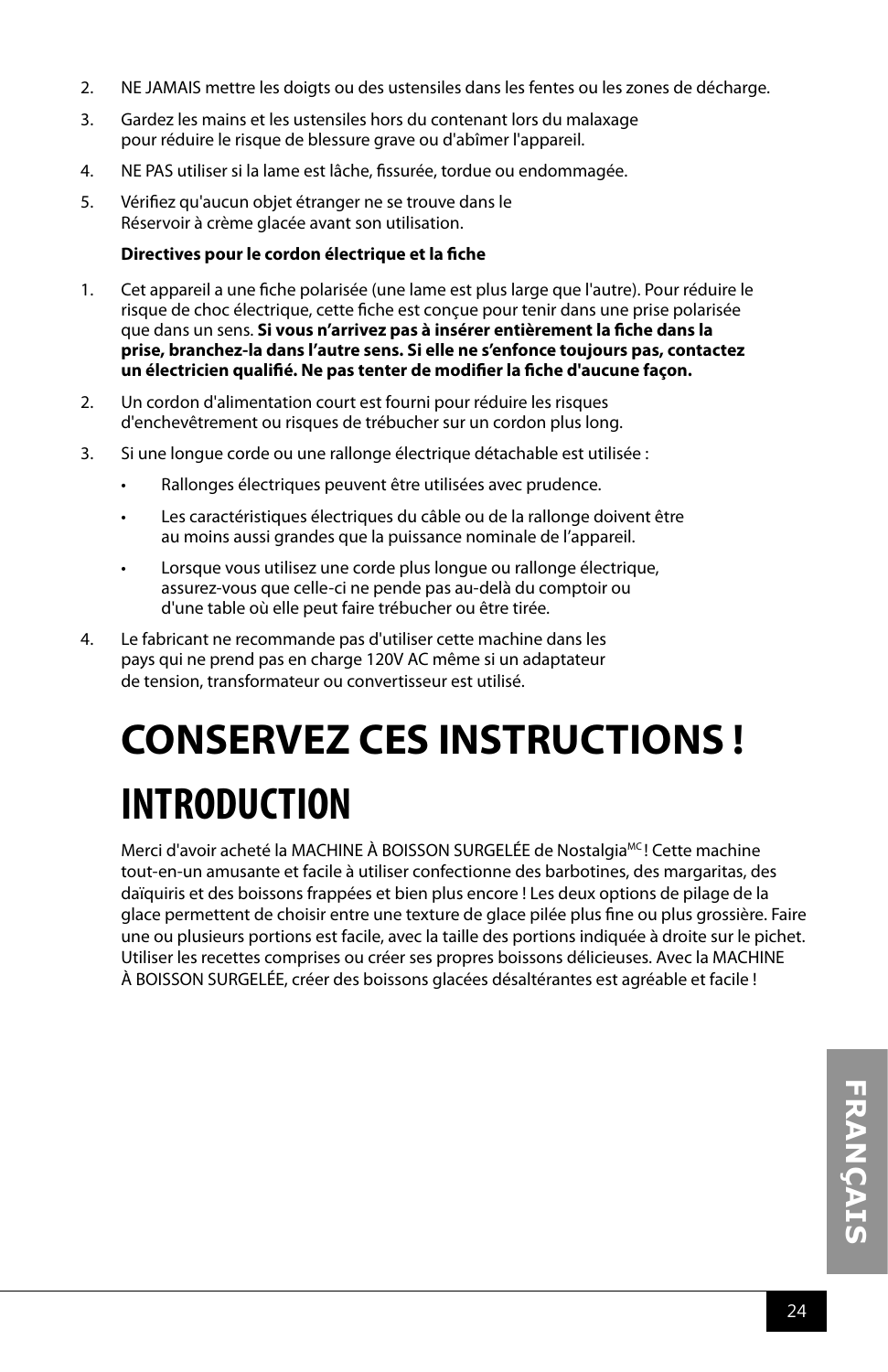## **PIÈCES ET ASSEMBLAGE**

La MACHINE À BOISSON SURGELÉE nécessite très peu d'assemblage :



• La MACHINE À BOISSON SURGELÉE a une lame en acier inoxydable tranchante qui peut couper et provoquer des blessures. Faire preuve d'une **EXTRÊME PRUDENCE** dans le maniement de l'appareil. Tenir les doigts loin de la lame et éviter le contact avec celle-ci en tout temps, que ce soit pour l'utilisation ou le nettoyage.

- Avant la première utilisation, laver soigneusement la Chambre de pilage de la glace, le Couvercle, le Pichet et la Palette de malaxage dans une solution d'eau tiède savonneuse avec une éponge ou un chiffon humide non abrasi(f)ve. Bien assécher. NE PAS plonger le Logement moteur et le Socle dans l'eau.
- Essuyer l'extérieur du Logement moteur, du Socle et l'intérieur de l'appareil avec une éponge ou un chiffon humide non abrasi(f)ve, puis assécher avec une serviette.
- Après le nettoyage de l'intérieur, poser la Chambre de pilage de la glace sur le Logement moteur de manière à ce qu'il repose sur l'arbre. Tourner l'arbre dans le sens de la flèche pour le verrouiller.
- Insérer la Palette de malaxage dans la fente située au centre du Pichet.

Déguster maintenant de boissons surgelées désaltérantes confectionnées à partir de la MACHINE À BOISSON SURGELÉE !

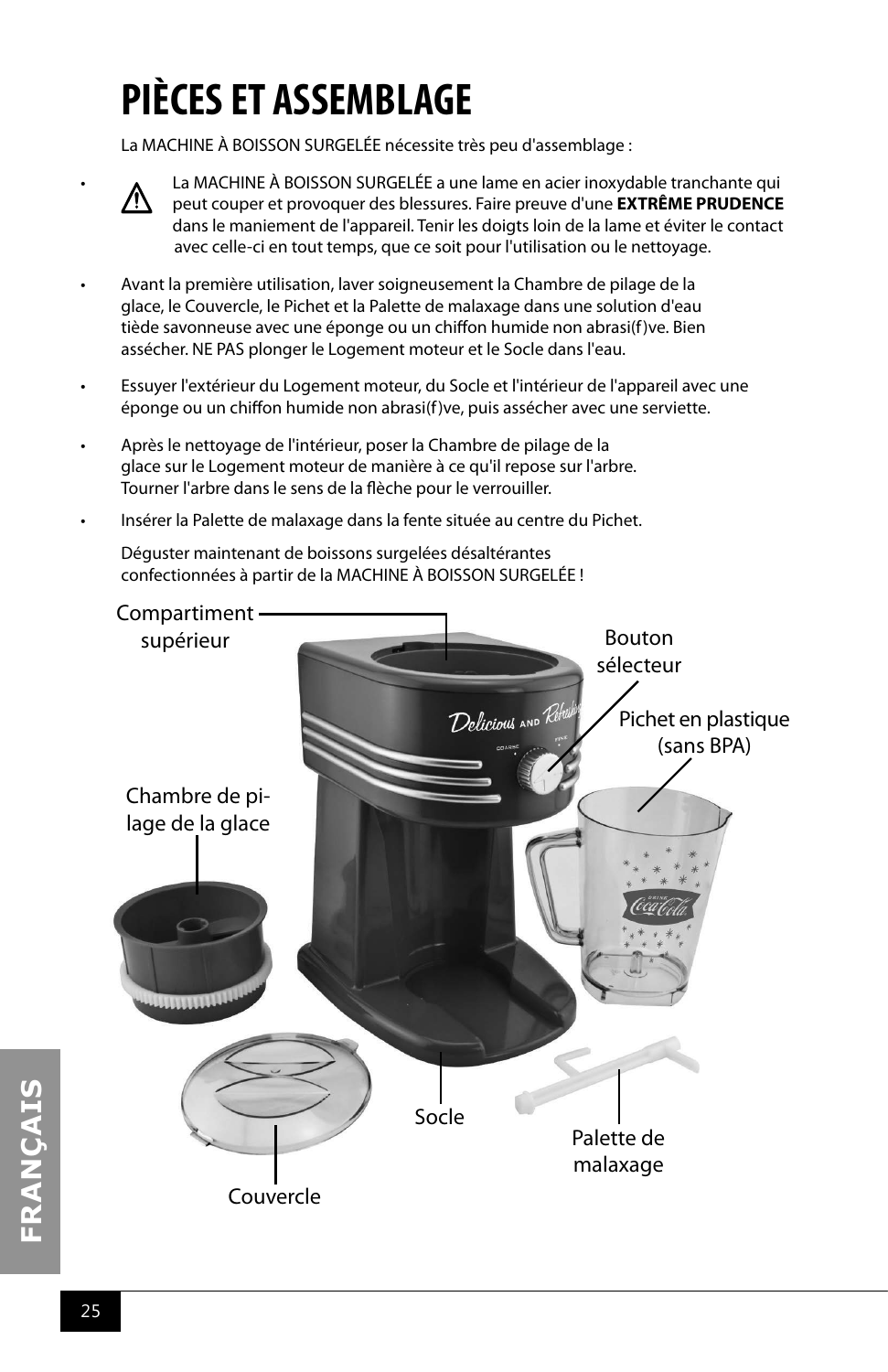## **COMMENT FAIRE FONCTIONNER**

- 1. Poser l'appareil sur une surface stable, à proximité d'une prise de courant avant de commencer. S'assurer que le cordon est éloigné de toute source d'eau. Utiliser une rallonge, le cas échéant. NE PAS brancher l'appareil à ce moment-ci.
- 2. Poser la Chambre de pilage de la glace sur le Logement moteur de manière à ce qu'il repose sur l'arbre. Tourner l'arbre dans le sens de la flèche pour le verrouiller. Vérifier la présence d'objets étrangers dans la Chambre de pilage de la glace.
- 3. Insérer la Palette de malaxage dans la fente située au centre du Pichet.
- 4. Remplir le pichet avec la boisson, la liqueur, le jus de fruit ou le mélange de boisson de son choix.

**REMARQUE :** Utiliser les lignes de quantité de « Liquide » sur le côté du pichet comme guide pour la quantité de liquide à ajouter. Choisir de faire une Petite ou une Grande portion.

- 5. Faire glisser le Pichet en place sur le Socle, puis tourner dans le sens horaire jusqu'à ce qu'il s'arrête. Ceci permettra à la Palette de malaxage de mélanger la glace et les ingrédients une fois l'opération commencée.
- 6. Tourner le Bouton sélecteur à la position désirée. « SLUSH » (barbotine) produit une glace finement pilée; « NEIGE » (neige) produit une glace de texture plus grossière.
- 7. Mettre la glace Chambre de pilage de la glace. Ajouter suffisamment de glace, mais ne pas dépasser la partie supérieure de la Chambre de pilage de la glace.



ÊTRE PRUDENT au moment de mettre les cubes de glace dans la Chambre de pilage de la glace. La lame est tranchante.

- 8. Brancher le cordon dans une prise de courant.
- 9. Au moment de commencer à une boisson surgelée, mettre le Couvercle sur l'appareil, puis tourner dans le sens antihoraire pour enclencher l'interrupteur de verrouillage (marche/arrêt).
- 10. L'appareil démarrera immédiatement et commencera le pilage de la glace. **REMARQUE :** Le retrait du couvercle pendant le pilage de la glace sera peut-être nécessaire pour redistribuer la glace.
- 11. Tourner le Couvercle dans le sens horaire pour arrêter la MACHINE À BOISSON SURGELÉE de piler de la glace. Arrêter la machine lorsque la glace pilée atteint le niveau désiré de « Glace pilée » indiqué sur le Pichet. NE PAS dépasser le niveau de la ligne « MAX ».
- 12. Pour retirer le PICHET, le tourner dans le sens antihoraire, le dégager, puis servir la boisson surgelée.

En suivant de simples consignes, utiliser la MACHINE À BOISSON SURGELÉE pour faire de délicieuses boissons pour les amis et la famille !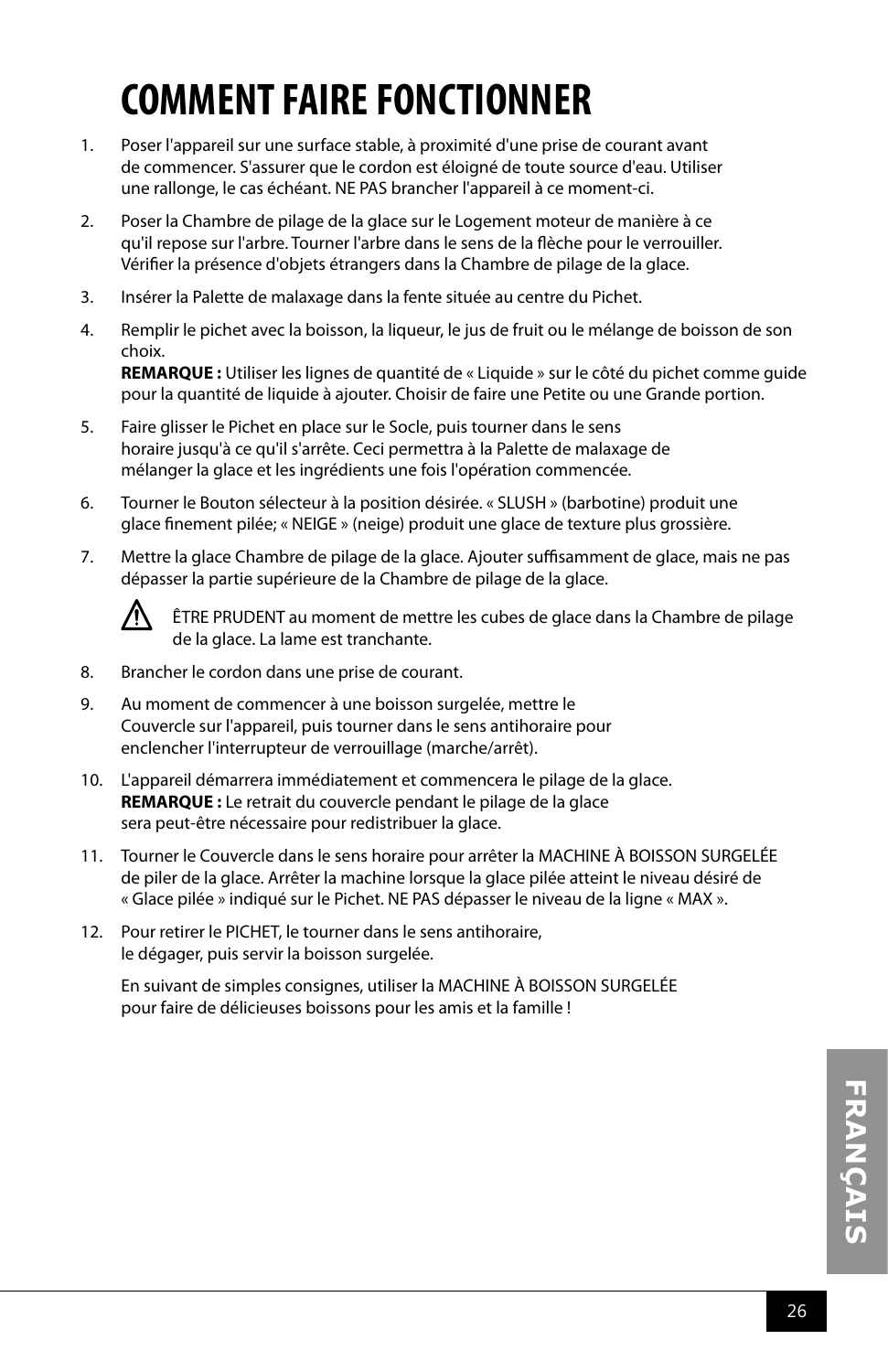## **CONSEILS PRATIQUES**

#### **LIEU DE CORDON**

Le cordon se trouve à la base de l'unité. Tournez la base et faire glisser la porte ouverte à débrancher le cordon.

#### **CUBES DE GLACE**

Les cubes de glace devraient être sortis du congélateur peu de temps avant de les mettre dans l'appareil de pilage. Si la glace a un aspect givré, le pilage sera trop difficile. Laisser reposer jusqu'à ce que la glace soit translucide et humide au toucher. Ensuite, elle sera prête à mettre dans la Chambre de pilage de la glace.

#### **PILAGE DE LA GLACE**

Si la glace n'est pas à piler, essayer l'une des options suivantes :

- Éteindre l'appareil en retirant le Couvercle. Redistribuer la glace Chambre de pilage de la glace. FAIRE ATTENTION de ne pas toucher la lame de pilage.
- S'assurer que le couvercle est complètement verrouillé dans l'interrupteur de verrouillage. Pour mettre l'appareil en marche, mettre le Couvercle sur l'appareil, puis tourner dans le sens antihoraire pour le verrouiller.

#### **PALETTE DE MALAXAGE**

Si la Palette de malaxage ne tourne pas, s'assurer que le Pichet a été tourné dans le sens horaire sur le Socle jusqu'à ce qu'il s'arrête. La Palette de malaxage doit être correctement fixée au fond du Pichet et sur le dessus de l'appareil afin de pouvoir mélanger la glace et les ingrédients.

#### **FUITES**

• Il se peut que la MACHINE À BOISSON SURGELÉE fuit lorsque de la glace non pilée fond et s'écoule sur le socle. Ceci est normal. Assécher avec un chiffon doux. S'assurer que la MACHINE À BOISSON SURGELÉE est utilisée sur une surface résistante à l'eau.

## **NETTOYAGE ET ENTRETIEN**

- 1. Après avoir utilisé la MACHINE À BOISSON SURGELÉE, la débrancher de la prise de courant. Retirer la fiche en la saisissant par le corps et en la retirant de la prise de courant. Ne jamais tirer sur le cordon ou le tordre pour débrancher l'appareil.
- 2. Laver soigneusement la Chambre de pilage de la glace, la Palette de malaxage et le Pichet dans une solution d'eau tiède savonneuse. Rincer, puis essuyer soigneusement. NE PAS mettre l'appareil ou quelque pièce au lave-vaisselle



Faire preuve d'une **EXTRÊME PRUDENCE** dans le maniement de l'appareil. Tenir les doigts loin de la lame et éviter le contact avec celle-ci en tout temps, que ce soit pour l'utilisation ou le nettoyage

- 3. Essuyer l'extérieur du Logement moteur, du Socle et l'intérieur de l'appareil avec une éponge ou un chiffon humide non abrasi(f)ve. Assécher avec une serviette non abrasive. NE PAS mettre le Logement moteur ou le Socle dans l'eau.
- 4. Une fois le lavage et l'essuyage terminés, reposer la MACHINE À BOISSON SURGELÉE. Maintenant la MACHINE À BOISSON SURGELÉE est prête à être utilisée à nouveau.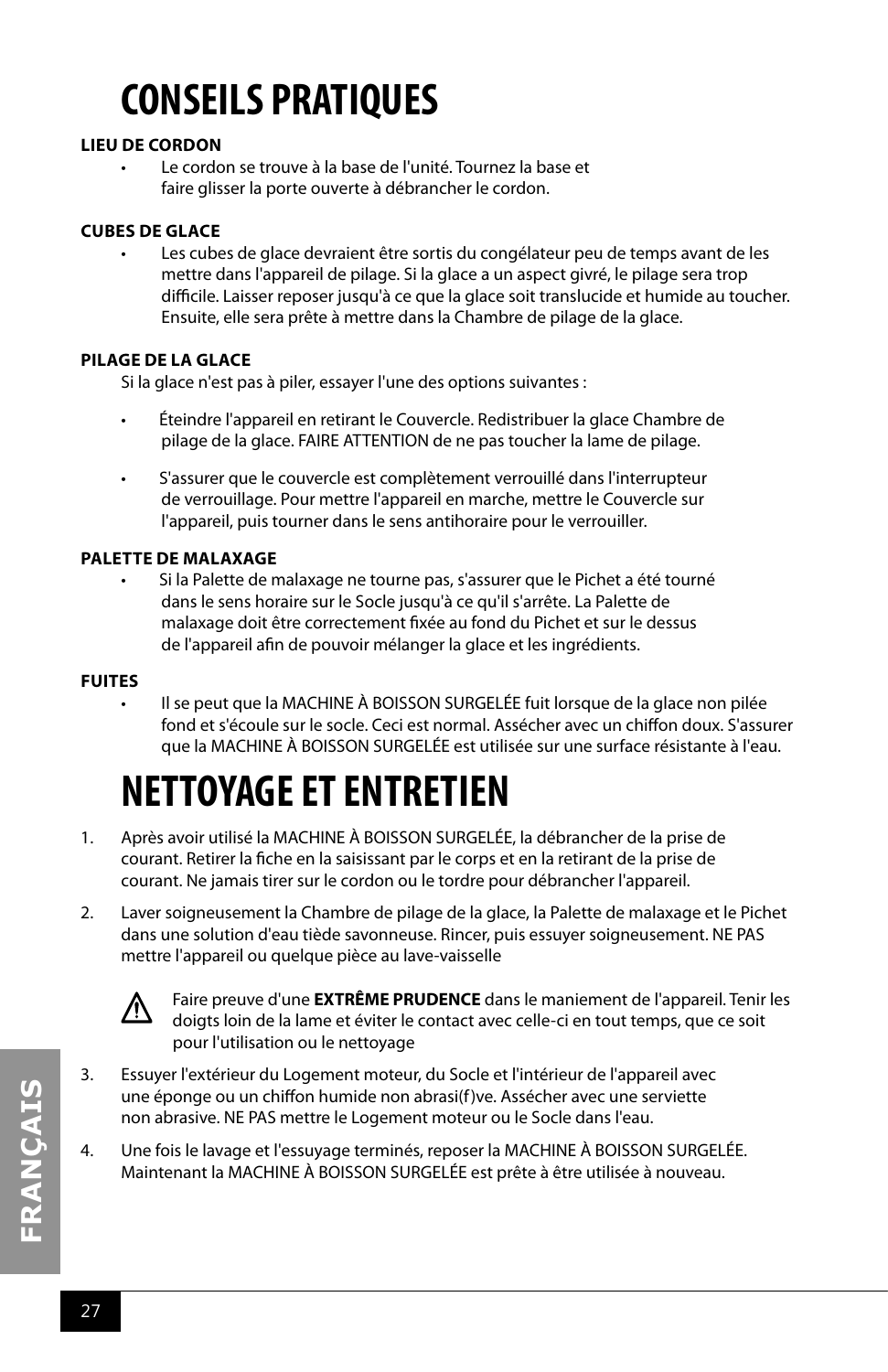## **RECETTES**

Créer une variété infinie de boissons avec la MACHINE À BOISSON SURGELÉE! Les ingrédients dans les recettes suivantes peuvent être modifiées selon le goût de chacun ou créer tout simplement ses propres délicieuses boissons surgelées. La MACHINE À BOISSON SURGELÉE peut confectionner environ 4 boissons de 227 mL (8 oz). Suivre ces conseils pour confectionner des boissons désaltérantes, parfaitement mélangées :

- Si la recette suivie ne fait qu'une portion, ne pas oublier pas de modifier les ingrédients en conséquence dans le cas de plusieurs portions.
- Utiliser les niveaux de ligne pratiques « Liquide » et « Glace pilée » pour les portions Petites ou Grandes sur le Pichet comme guide.
- Utiliser également des fruits surgelés pilés ou des cubes de glace aromatisés avec la MACHINE À BOISSON SURGELÉE.

Des boissons désaltérantes en quantité inépuisable - laisser libre cours à l'imagination et au plaisir !

**1 MESURE** = 42 mL (11/2 oz) **240 mL (1 TASSE)** = 5,33 mesures

#### **MARGARITA CLASSIQUE**

- 2 mesures de tequila • 1 mesure de triple-sec • 360 mL (1 ½ tasse) de mélange à margarita 1 mesure de jus de lime fraîchement pressée Sel et quartier de lime pour garnir Mettre tous les ingrédients dans le Pichet avec la Palette de Malaxage, sauf le sel, le quartier de lime et la glace. Piler de la glace à la position « SLUSH » (barbotine). Consulter la section MODE DE FONCTIONNEMENT pour les consignes complètes. Portion : 1.
- Glace

#### **MARGARITA À LA MANGUE ET À LA FRAISE**

- 1 mesure de tequila
- 220 mL (8 oz) de jus de mangue
- 3 larges fraises fraîches, hachées
- Sel pour le bord du verre (en option)
- **Glace**

Mettre tous les ingrédients dans le Pichet avec la Palette de Malaxage, sauf le sel et la glace.

Piler de la glace à la position « SLUSH » (barbotine). Consulter la section MODE DE FONCTIONNEMENT pour les consignes complètes.

Portion : 1.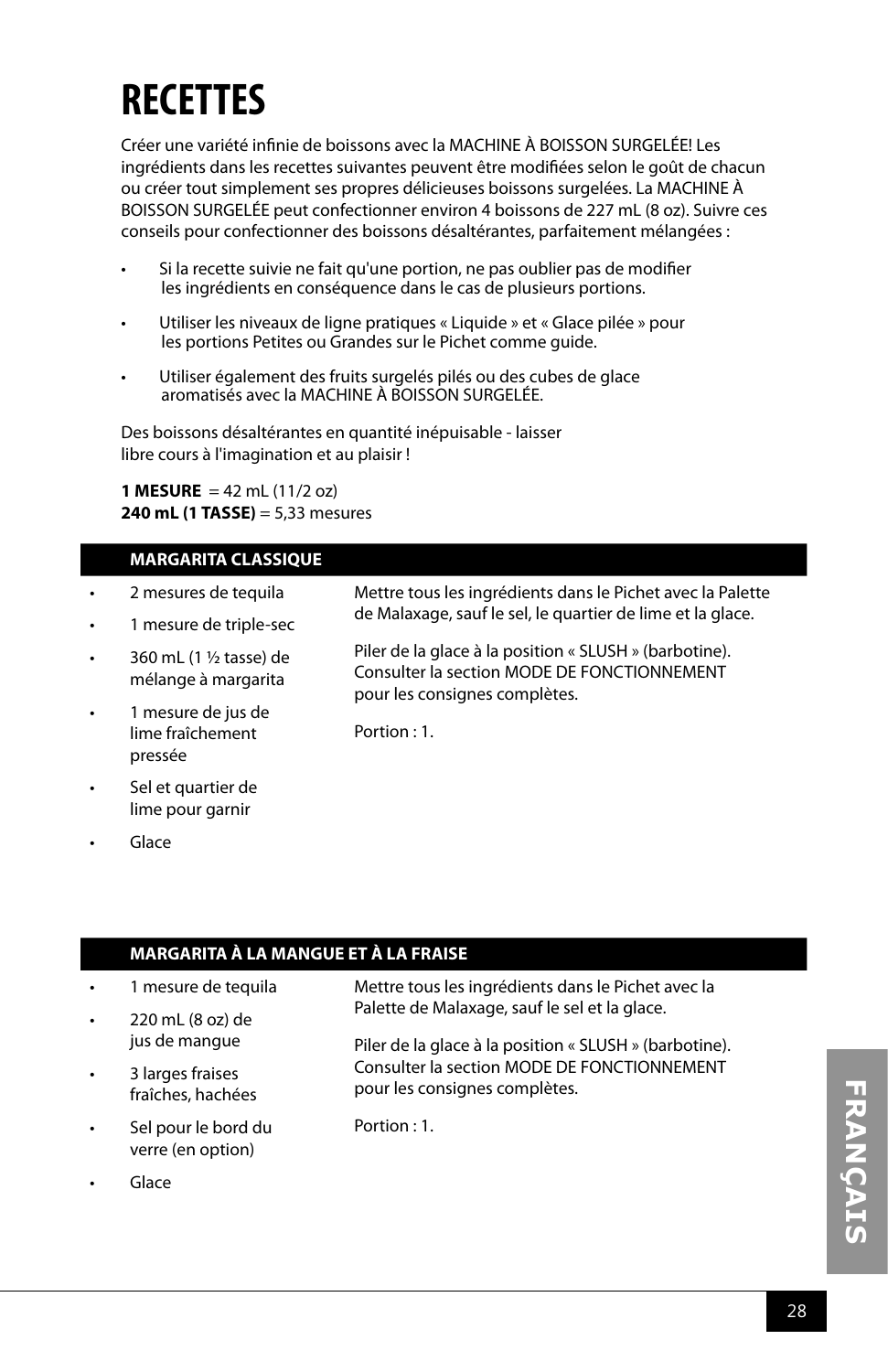#### **BARBOTINE À L'ORANGE TRAFIQUÉE**

- 55 mL (2 oz) de rhum
- 340 mL (12 oz). de jus d'orange
- 1 emballage de 65 mL (2 ¼ oz) de vodka
- Mettre tous les ingrédients dans le Pichet avec la Palette de Malaxage, sauf la glace.

Piler de la glace à la position « SLUSH » (barbotine). Consulter la section MODE DE FONCTIONNEMENT pour les consignes complètes.

Mettre le sirop de maïs, le rhum et le jus de lime dans Pichet avec la lame de malaxage.

Mettre les fraises surgelées dans la Chambre de pilage de la glace. Piler de la glace à la position « SLUSH » (barbotine). Consulter la section MODE DE

• Glace

Portion : 2.

#### **BARBOTINE DE DAÏRIQUI À LA FRAISE**

- 1 emballage de 340 mL (12 oz) de framboises non sucrées, surgelées
- 310 mL  $(1<sup>1</sup>/3$  tasse) de sirop de maïs léger
- 160 mL  $(^{2}/_{3}$  tasse) de rhum blanc
- de lime frais

#### **FRAPPÉ À L'ABRICOT**

- 55 mL (2 oz) de rhum blanc
- 28 mL (1 oz) de triple-sec
- 740 mL (26 oz) de jus d'abricot
- 14 mL (½ oz) de crème
- Glace

#### **KAHLUA COLADA**

- $42 \text{ mL} (1 \frac{1}{2} \text{ oz})$ de Kalua
- 14 mL  $(\frac{1}{2}$  oz) de rhum
- 1 emballage de 65 mL (2 ¼ oz) de crème de noix de coco
- 1 emballage de 65 mL (2 ¼ oz) de jus d'ananas
- 14 mL (½ oz) de crème
- Glace

Mettre tous les ingrédients, sauf la glace, dans le Pichet avec la Palette de Malaxage.

Piler de la glace à la position « SNOW » (neige). Consulter la section MODE DE FONCTIONNEMENT pour les consignes complètes.

Portion  $\cdot$  1.

- - FONCTIONNEMENT pour les consignes complètes. Garnir avec les tranches de lime. Portion : 4.
- 3 c. à table de jus
- Tranches de lime pour garnir

Mettre tous les ingrédients, sauf la glace, dans le Pichet avec la Palette de Malaxage.

Piler de la glace à la position « SNOW » (neige). Consulter la section MODE DE FONCTIONNEMENT pour les consignes complètes.

Portion : 2.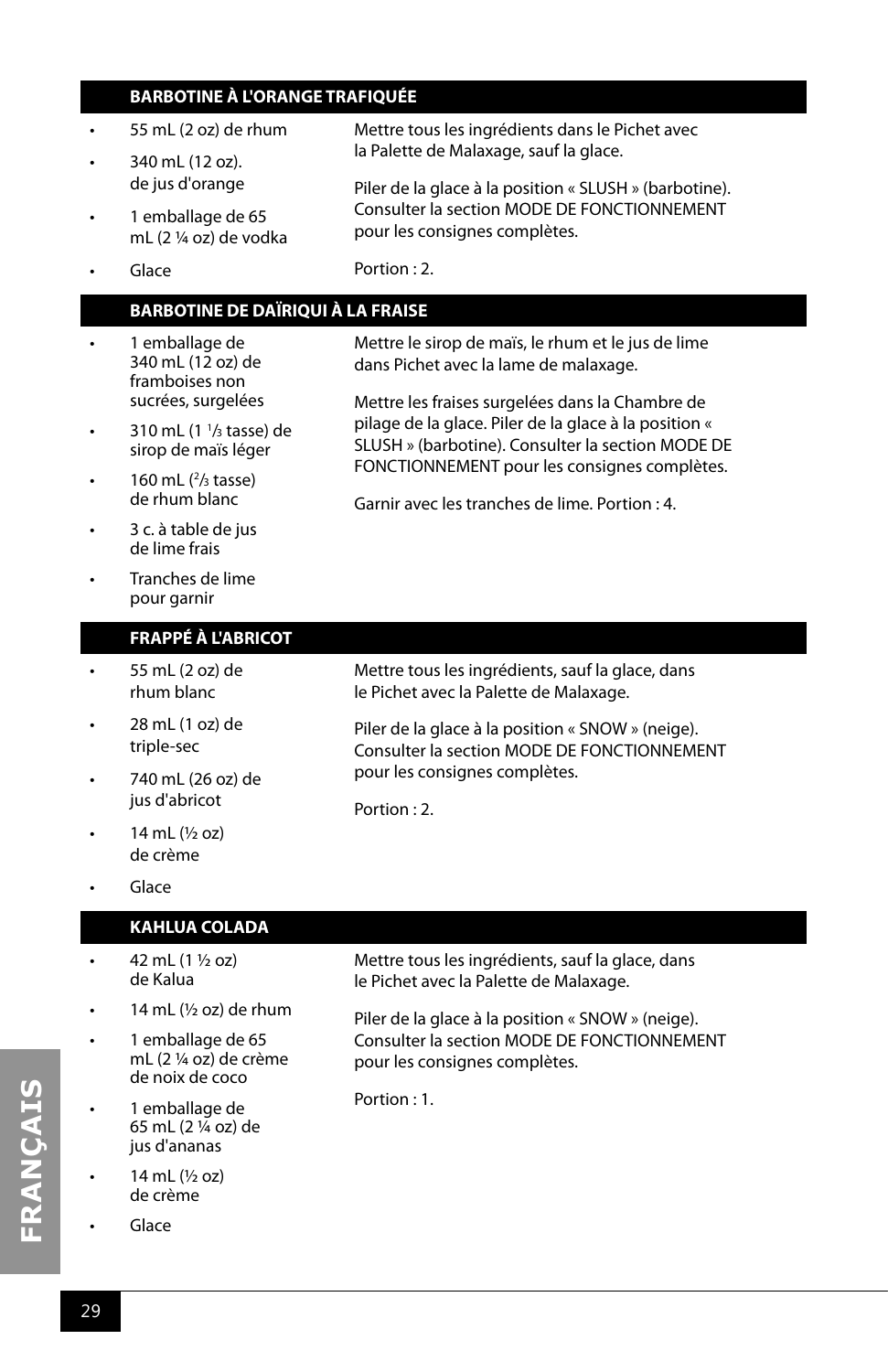#### **BARBOTINE MARBRÉE**

- 110 mL (4 oz). de sirop de framboise bleue
- 110 mL (4 oz). de sirop de framboise rouge
- Glace

Verser le sirop de framboise bleue dans le Pichet avec la Palette de malaxage.

Piler de la glace à la position « SLUSH » (barbotine). Consulter la section MODE DE FONCTIONNEMENT pour les consignes complètes.

Remplir un verre jusqu'à deux centimètres (pouces) du bord.

Rincer le Pichet et la Palette de malaxage.

Verser le sirop de framboise rouge dans le pichet et refaire les étapes susmentionnées.

Ajouter 55 mL (2 oz) de barbotine à la framboise rouge dans le verre. Remuer légèrement pour obtenir un effet marbré. Portion : 4.

#### **CAFÉ LATTE À LA VANILLE SURGELÉ**

- 110 mL (4 oz). de sirop de vanille
- 220 mL (8 oz) de café fort, refroidi
- Glace

Mettre tous les ingrédients, sauf la glace, dans le Pichet avec la Palette de Malaxage.

Piler de la glace à la position « SLUSH » (barbotine). Consulter la section MODE DE FONCTIONNEMENT pour les consignes complètes. Portion : 1.

#### **BARBOTINE À LA GRENADE**

| 170 mL (6 oz). de | Mettre tous les ingrédients dans le Pichet avec la Palette |
|-------------------|------------------------------------------------------------|
| jus de grenade    | de Malaxage, sauf la menthe fraîche et la glace.           |

- 55 mL (2 oz) de sirop de framboise rouge
- 55 mL (2 oz) de sirop de framboise bleue
- Menthe fraîche pour garnir
- Glace

Piler de la glace à la position « SLUSH » (barbotine). Consulter la section MODE DE FONCTIONNEMENT pour les consignes complètes.

Garnir avec de la menthe fraîche.

Portion : 2.